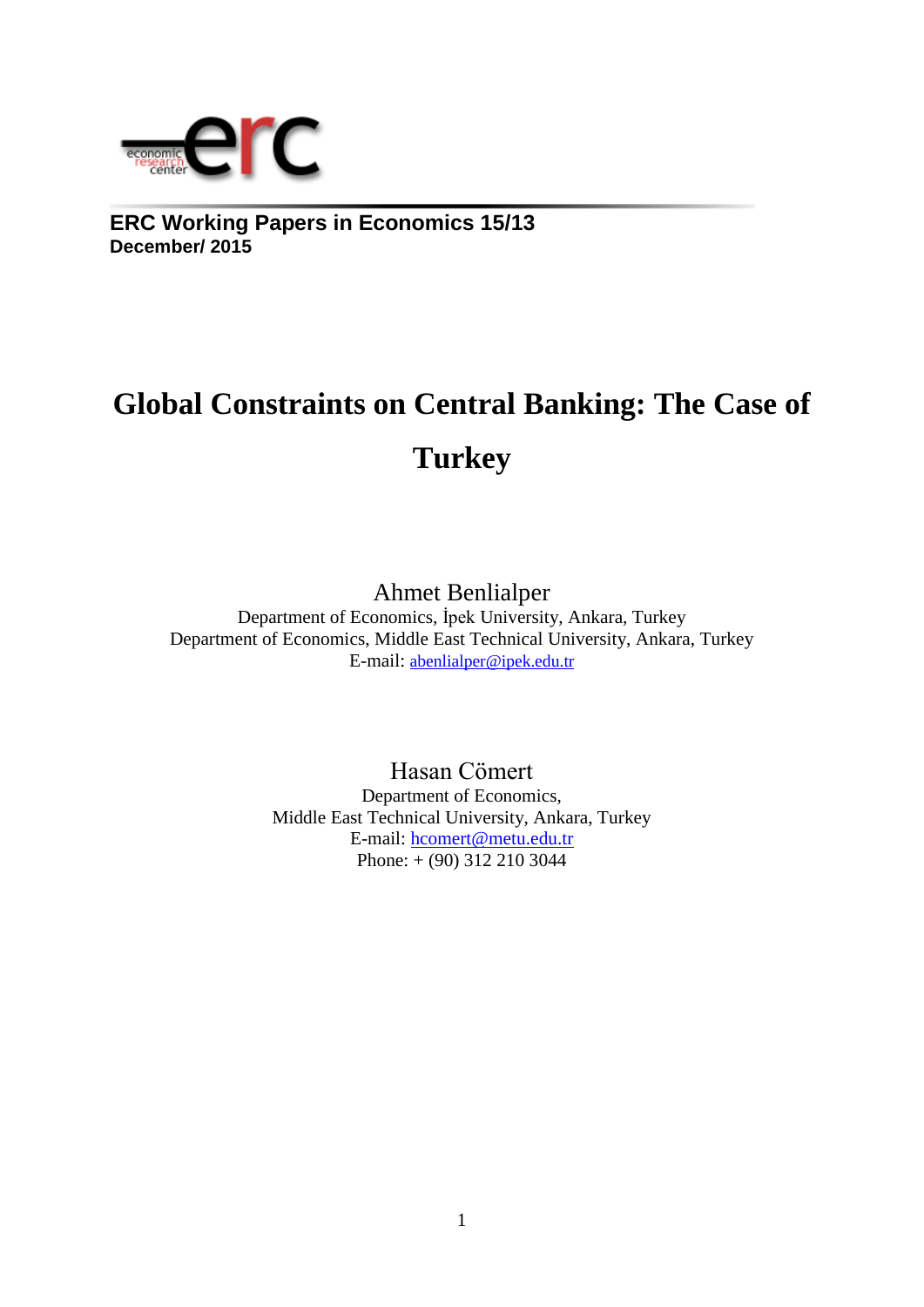# **Global Constraints on Central Banking: The Case of Turkey**

Ahmet Benlialper<sup>\*</sup>, Hasan Cömert<sup>\*\*</sup>

## **Abstract**:

<u>.</u>

This study aims to evaluate the developments in Turkish monetary policy after 2002 and understand the constraints on the effectiveness of the Central Bank of the Republic of Turkey (CBRT). The CBRT has significantly altered its monetary policy in response to the crisis. It became much more experimental and aware of challenges it faced. However, the Bank's ability to exert influence on key variables seems to have been restrained by factors outside of its control. Financial flows exert great influence on key macroeconomic variables that the Bank monitors closely. Furthermore, energy prices are among the key determinants of inflation in Turkey. As a result, the Bank's influence on growth and inflation through intermediate variables became a daunting task. The magnitude and direction of flows seem to be mainly related to global risk perception determining the worldwide liquidity conditions rather than to domestic factors. Under these conditions central banks may not set their official interest rates independent of interest rates in advanced countries. Indeed, our VAR analysis exercise supports this argument for the Turkish case. Existing policy framework would not produce desired outcomes unless the sources of the problems such as financial flows as the main global constraints on monetary policy are addressed in a much more serious manner.

Key words: central banking, economic and financial crisis, capital inflows, the Turkish economy

Journal of Economic Literature classification: E52, G01, F31, F32, O530

<sup>\*</sup>Middle Eeast Technical University and İpek University, Department of Economics, [abenlialper@ipek.edu.tr](mailto:abenlialper@ipek.edu.tr)

<sup>\*\*</sup>Middle East Technical University, Department of Economics, [hcomert@metu.edu.tr.](mailto:hcomert@metu.edu.tr)

*Authors' note:* The research leading to these results has received funding from the European Union Seventh Framework Programme (FP7/2007-2013) under grant agreement no 266800. We are grateful to the comments of Jerome Creel. All remaining errors and omissions belong to us.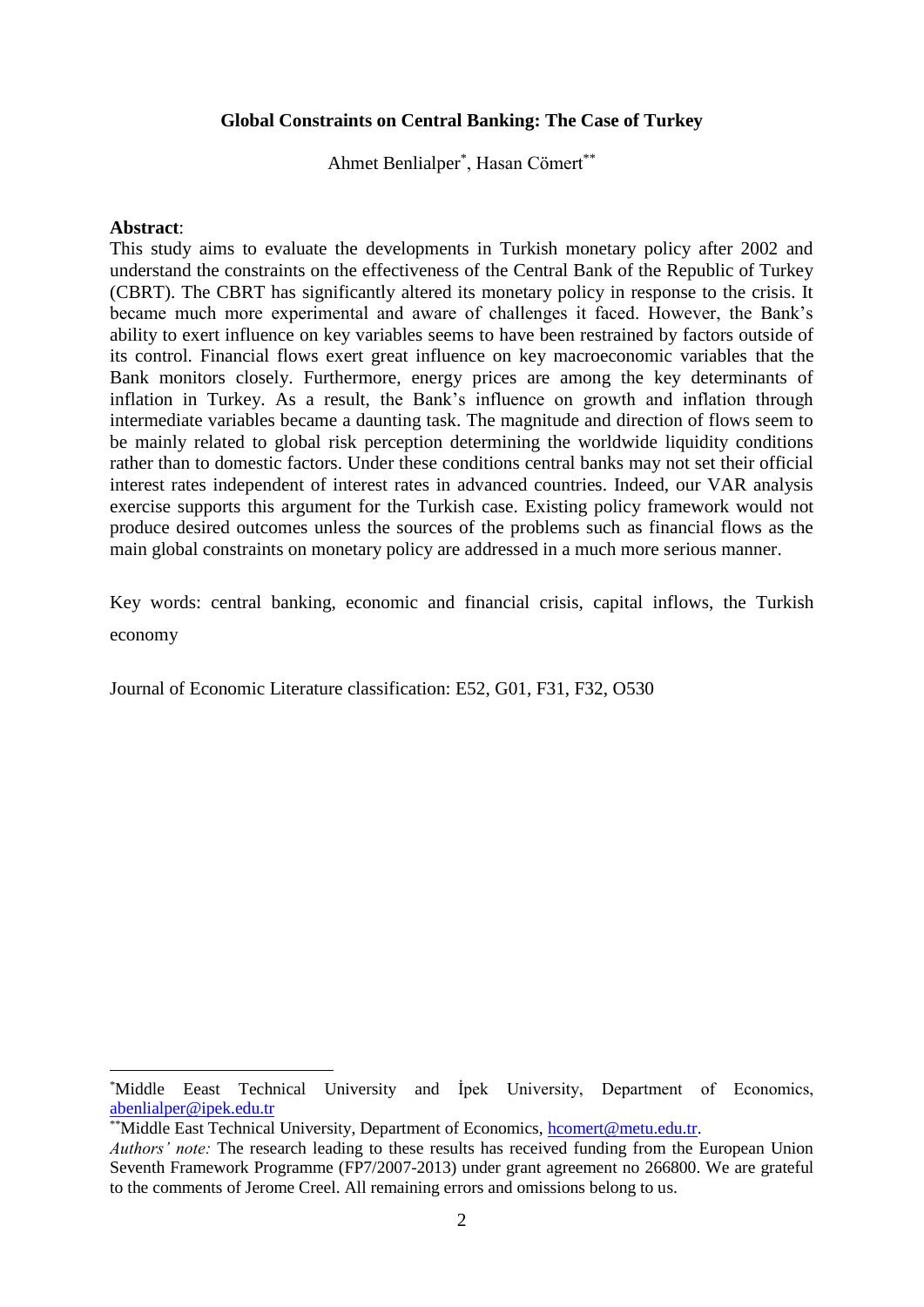## **Introduction**

<u>.</u>

Central banking has evolved significantly in relation to evolution of financial markets in advanced countries since the 1980s. Central bank independence and inflation targeting (IT) have gained importance in many countries. Low inflation was supposed to bring about financial stability. It was argued that asset prices should not be among the concerns of central banks.<sup>1</sup> Monetary targeting lost its appeal and short-term interest rates have gradually become the sole instrument of monetary policy. There was a rise of the importance of expectations channel for central banking. Central banks were supposed to affect aggregate demand and inflation through their impacts on financial markets with short-term interest rates and their influence on expectations of the financial market players. Interest rate smoothing was accepted to be optimal in order to decrease uncertainty about monetary policy.<sup>2</sup> In many ways, central banks in developing countries have closely followed footsteps of those in developed countries. Financial markets were hastily liberalized in these countries. After experiments with exchange rate peg regimes together with monetary targets, IT with flexible exchange rates became the dominant framework in these countries. There was an emerging new-consensus about central banking till the recent global crisis<sup>3</sup> in both developed and developing countries. However, the recent global crisis has forced central bankers to change their policies and charter unknown territories.

In this study, we will focus on the evolution of Turkish central banking with an emphasis on the period after 2002. In the post crisis period, the country has been very experimental in its monetary policy to cope with the implications of the recent crisis. In this respect, investigating the evolution of the Turkish central banking may give some insights on the appropriateness or optimality of monetary policy to cope with the current crisis.

Here, we will specifically attempt to understand developments after 2002. Our main findings indicate that the Turkish Central Bank (CBRT) has significantly altered its monetary policy in response to the crisis. It became much more experimental and aware of challenges it faced. However, the Bank's ability to exert influence on key variables seems to have been restrained by factors outside of its control. Financial flows exert great influence on key macroeconomic variables that the Bank monitors closely. Furthermore, energy prices are among the key

<sup>&</sup>lt;sup>1</sup> Ben S. Bernanke and Mark Gertler. "Should central banks respond to movements in asset prices" *American Economic Review*, 91, no. 2 (2001): 253-257.

<sup>2</sup> Michael Woodford. "Optimal interest-rate smoothing" *The Review of Economic Studies*, 70 no. 4 (2003): 861-886.

<sup>3</sup> Marvin Goodfriend. "How the world achieved consensus on monetary policy" *Journal of Economic Perspectives*, 21 no: 4 (2007): 47-68.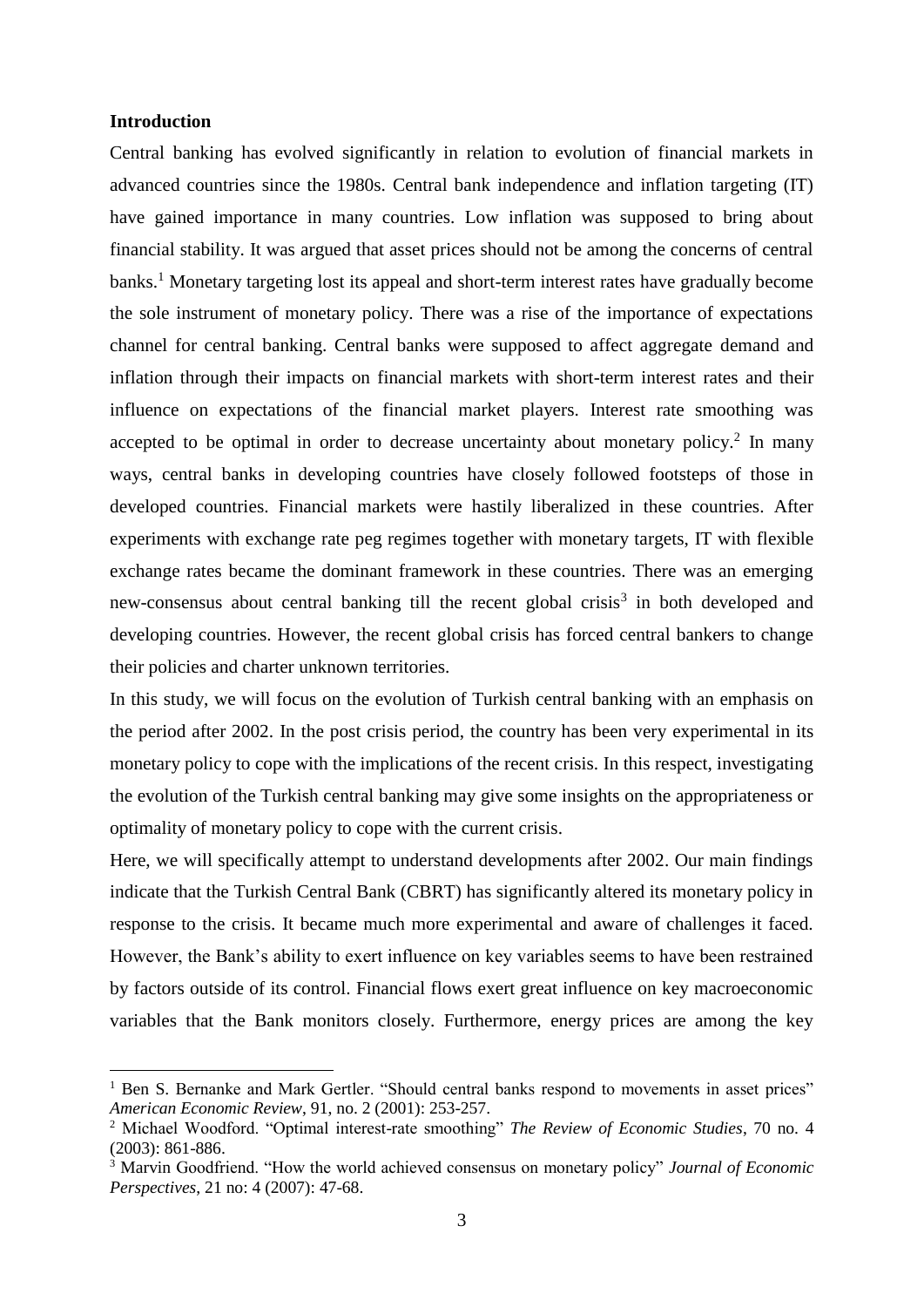determinants of inflation in Turkey. As a result, the Bank's influence on growth and inflation through intermediate variables became a daunting task. The magnitude and direction of flows seem to be mainly related to global risk perception determining the worldwide liquidity conditions rather than domestic factors. Under these conditions central banks may not set their official interest rates independent of interest rates in advanced countries. Indeed, our VAR analysis exercise supports this argument for the Turkish case. Existing policy framework would not produce desired outcomes unless the sources of the problems such as financial flows as the main global constraints on monetary policy are addressed in a much more serious manner.

The outline of the paper is as follows. The first part will shortly discuss the evolution of central banking in Turkey before 2002. The second part will focus on the period after 2002 in which an IT regime was implemented. This part will also cover the policy shift in monetary policy in response to the crisis. Focusing on main macroeconomic variables, the third part will assess the performance of monetary policy since 2002. The fourth part will discuss main challenges constraining the Turkish central bank. The last section will conclude.

# **A Brief Account of the CBRT Policies before 2002<sup>4</sup>**

1

The CBRT was found as early as in 1930 and became active in 1931. In the early periods, given strong regulations over financial markets with closed capital accounts, the Bank played important roles in channeling credits to the government and especially to public enterprises. Indeed, the CBRT served as a development bank for a long time. After 1945, existing international monetary system formed by the Bretton Woods agreement was friendly to this domestic structure as well.

As in the case of many other countries, deregulation of the Turkish economy began at the beginning of the  $1980s^5$ . In this vein, the 1980s witnessed the first steps for deregulation of financial markets and exchange rate regime. Interbank money markets were established in

<sup>&</sup>lt;sup>4</sup> For the details of history of the CBRT history and monetary policy before 2002, interested reader is referred to Mehtap Kesriyeli "1980'li yıllardan günümüze para politikası gelişmeleri." Research and Monetary Policy Department Working Paper no. 97/04, Central Bank of the Republic of Turkey, 1997: 1-33; Şükrü Biney and Kürşat Kunter. "Türkiye'de Mali Liberalleşmede Merkez Bankası'nın Rolü 1980-1997." *İktisat, İşletme ve Finans Dergisi*, 14, no. 154 (1999): 24-48; Rıza Kandiller. "1990'lı Yıllarda İzlenen Para Politikaları ve Değerlendirilmesi''. *Hazine Dergisi*, no. 7 (1997): 41-47. <sup>5</sup> For the detailed account of these developments after the 1980s interested readers can see Pinar Bedirhanoglu. Hasan Cömert, İpek Eren, Işıl Erol, Demir Demiröz, Nilgün Erdem, Ali R. Güngen, Thomas Marois, Aylin Topal, Oktar Türel, Galip Yalman, Erinç Yeldan, Ebru Voyvoda. "Comparative Perspective on Financial System in the EU: Country Report on Turkey" FESSUD Studies in Financial Systems, no. 11. 2013: 1-426.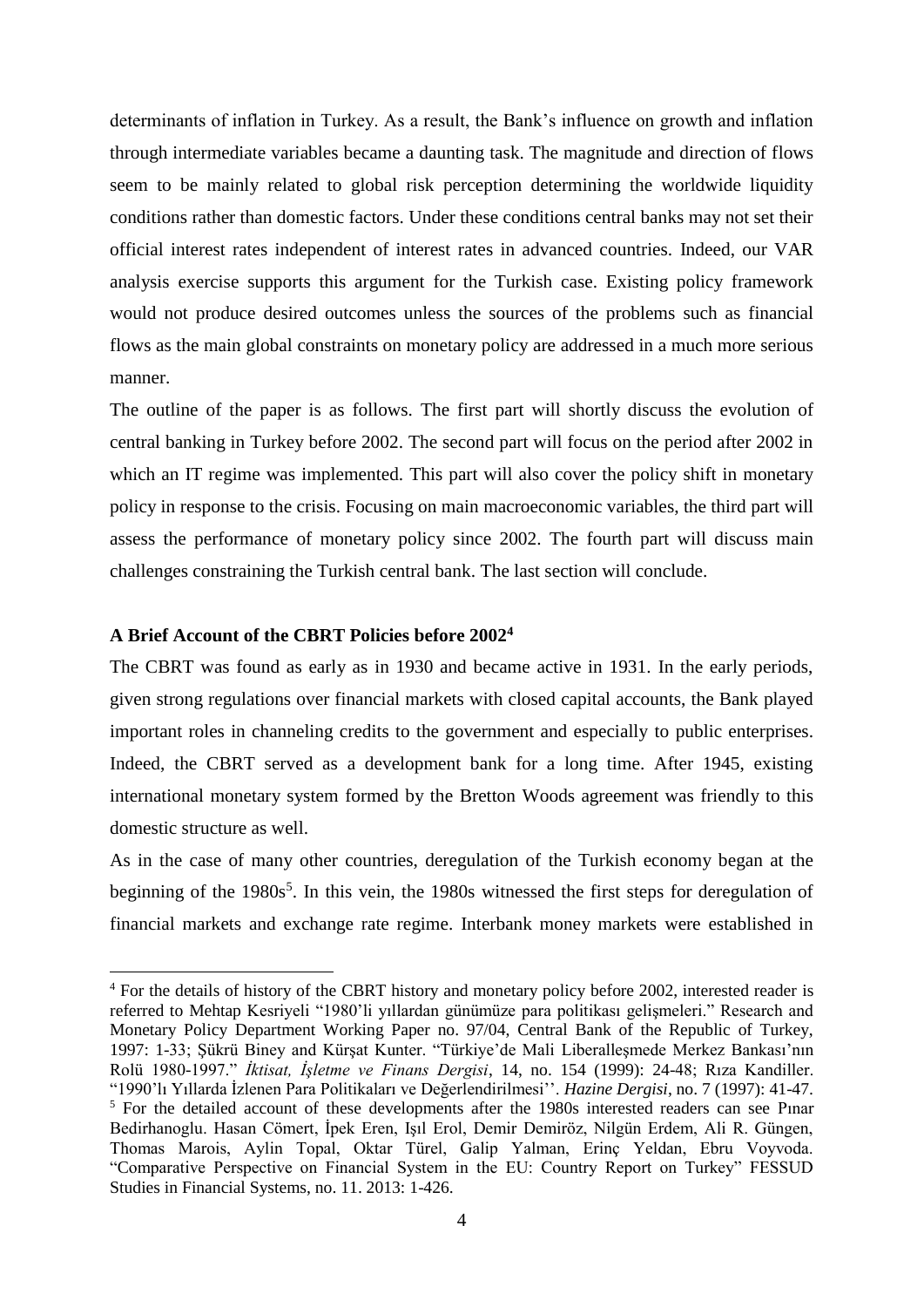1986. The same year, Istanbul Stock exchange which was found in 1985 became operational. As a crucial step, capital account and exchange markets were fully liberalized in 1989. In other words, all the barriers to the financial flows were lifted.

In the 1980s, there were some attempts to let interest rates be determined within the banking system. In this vein, deposit rates were allowed to be determined by banking sector in the beginning of the 1980s though this was reversed in 1983 due to abnormal increases in interest rates. Interest rates were allowed to be determined by financial markets once more in 1987. However, wild fluctuations in market interest rates forced the Bank to implement an interest rate ceiling policy in 1989 which gradually phased out.

With these developments, central banking significantly changed in the 1980s as well. In these years, the Bank attempted to control money supply by determining the conditions for credit expansion. Although there were attempts to liberalize the interest rate regime, the CBRT utilized interest rate controls for this purpose. The government deficits used to be financed through direct central bank funding before the introduction of the mechanism based on selling government bonds to domestic financial players. The Bank halted providing long-term and medium term credits to enterprises in 1989. In tandem with establishment of interbank money markets, the CBRT began to conduct open market operations at end of the period.

The CBRT announced its first monetary program in 1990. However, due to the uncertainty and fluctuations stemmed from the first gulf war, this program could not be pursued properly. Furthermore, the financial crisis of 1994 and the financing needs of the treasury changed the priorities of the bank. In this vein, the Bank could not follow a consistent monetary framework in the 1990s. During these years, the bank attempted to target exchange rates and monetary aggregates without much success due to fiscal dominance and high volatility in exchange rates stemmed from financial flows.

After enjoying high growth and some positive developments on the inflation side related to significant financial inflows to the economy accompanied by the relative appreciation of the currency in 1995 and 1996, the economy was shaken by the Asian Financial Crisis of 1997 and the Russian debt default of 1998 which caused reversals of capital flows. In August 1999, a massive earthquake in the western industrial zone which claimed the lives of thousands of people further weakened the economy. As a result, inflation and high public debt problems with severe uncertainty became unbearable.

In 1999, under the guidance of the IMF, a disinflationary program based on an exchange rate peg strategy, which was put into practice in the beginning of 2000, was prepared. As in the case of many IMF programs, the growth of the Bank's balance sheet was also linked to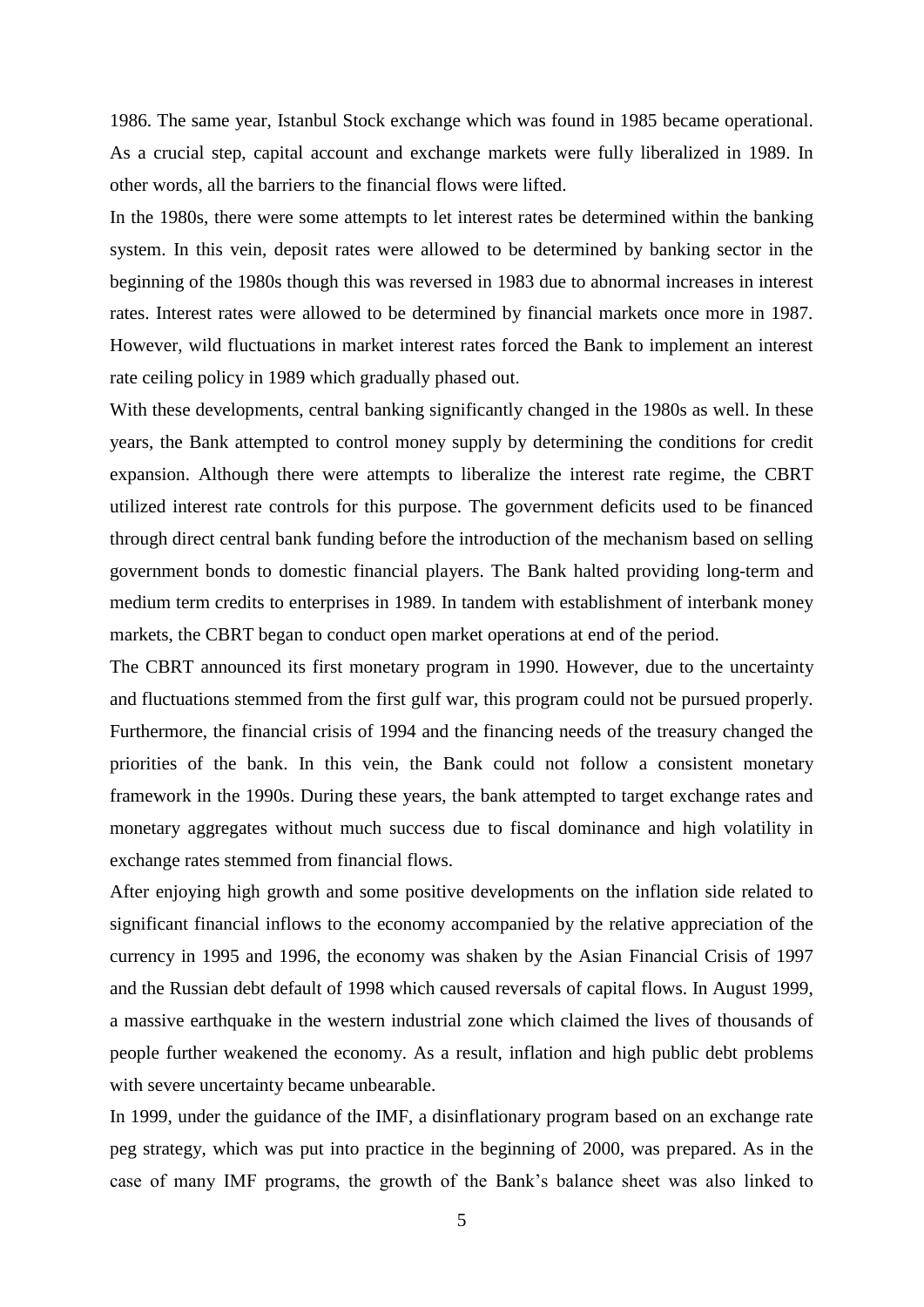growth of foreign exchange reserves which was supposed to restraint the growth of money supply. Daily values of a basket of foreign currencies were planned to be announced with a gradual exit strategy of allowing exchange rates to fluctuate in a larger band at the later stages of the program. However, although inflation slowed down with the help of the exchange rate anchor, inflation turned out to be much more persistent than expected. As a result, domestic currency appreciated considerably in real terms. Appreciated currency, high current account deficits, weaknesses in the banking system and political problems made the peg system vulnerable to speculative attacks. As a result of massive financial reversals, the Bank lost huge amount of reserves in November 2000. Although it attempted to continue with the program with extra borrowing from the IMF, it had to abandon exchange rate peg policy in February 2001.<sup>6</sup>

The crisis of 2001 affected Turkish economy and central banking to a great extent. As part of the economic reform program implemented in response to the crisis, the Bank was granted its instrument independence in April 2001.

# **Inflation Targeting Regime And Beyond**

<u>.</u>

After the collapse of the exchange rate peg policy, the Bank under the auspices of the IMF, began implementing an implicit IT 2002 onward. It was implicit due to the concerns about satisfying the requirements of IT and the lack of credibility of the Bank due to failures of the previous programs. Monetary aggregates were supposed to be closely watched within this framework as well. Although the Bank was not eager to target monetary aggregates, it was part of the agreement with the IMF. In this framework, inflation targets are decided together with government and are announced at the beginning of each year. However, the Bank is independent in choosing its policy tools to reach the targets. As in the case of other IT regimes, short-term interest rates are almost the sole instrument. Theoretically, exchange rates are supposed to be determined within financial markets. Since shaping expectations play a very crucial role in IT, the bank commenced to conduct surveys on expectations about key variables after 2002.

Meanwhile, very significant banking sector reforms were put into practice. Several new regulatory bodies including the supervisory authority for the banking sector were established. Furthermore, consistent large primary fiscal surpluses decreased the fiscal dominance over

<sup>6</sup> For the details of the crisis of 2001, see Yılmaz Akyüz and Korkut Boratav. "The making of the Turkish financial crisis." *World Development*, 31, no. 9 (2003): 1549-1566.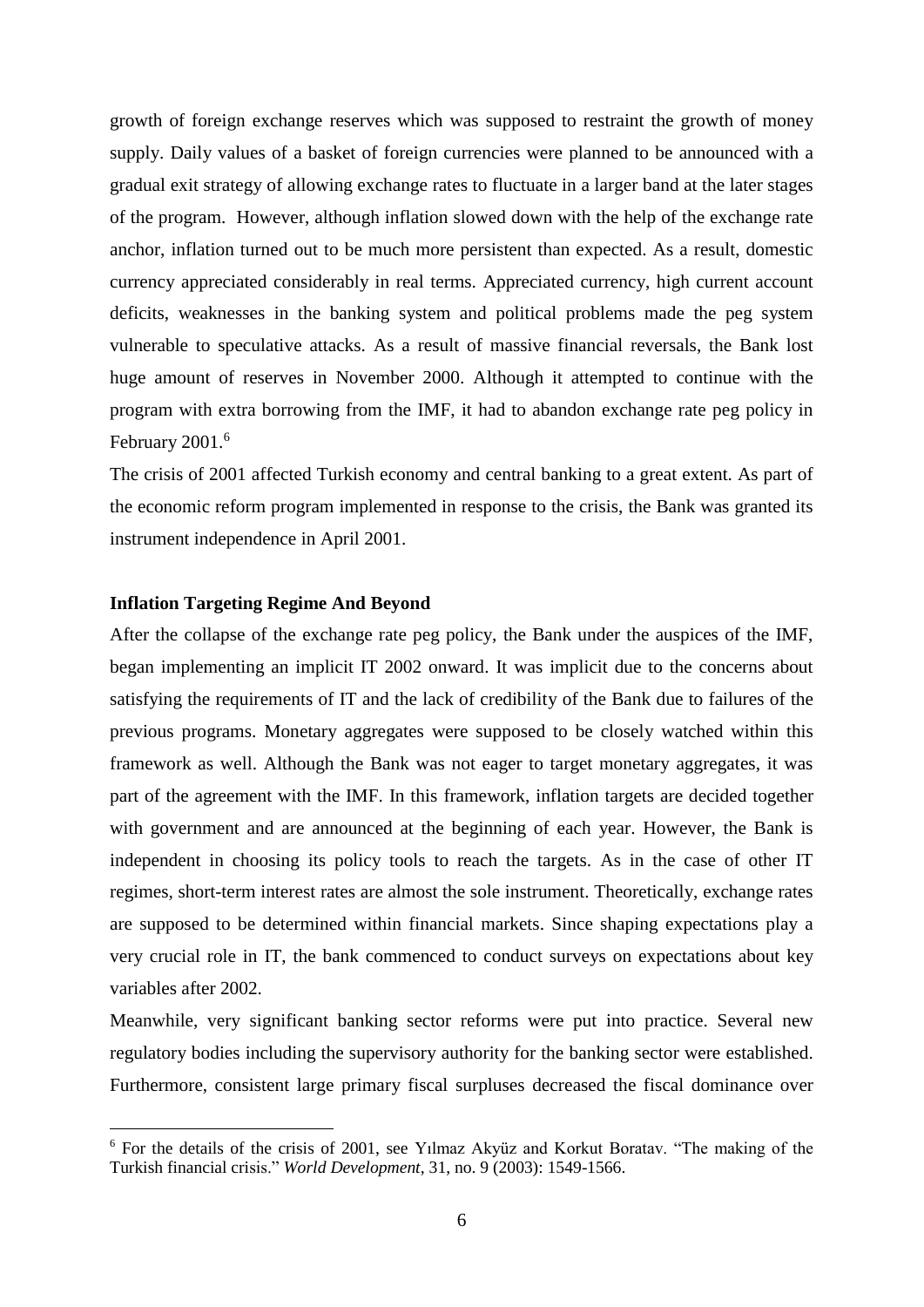monetary policy. As will be elaborated in next parts, benign global conditions paving way for high financial flows contributed to high growth and disinflationary trends in the economy till the crisis.

Although the monetary regime after 2006 is called an explicit IT regime, there were not very significant changes between the first and the second period. After 2006, Monetary Board began to take decisions for interest rates in its monthly meetings. Besides publishing quarterly inflation reports, the bank also announced inflation targets for three years.

The recent crisis did not only shake the foundation of central banking practices in advanced countries, but also central banks in developing countries including the Turkish one has been considerably affected by the shock<sup>7</sup>. The CBRT took considerable monetary actions as in the case of majority of crisis-affected countries. The monetary responses to the crisis preceded the fiscal actions and started to take place in the first half of 2008. The primary objectives of monetary policy during the crisis were to stabilize inflation, meet the FX demand (to ease the pressure on the exchange rates) and TL liquidity needs of private sector. For these purposes several policies were put into practice by the CBRT (Table 1).

## TABLE 1 ABOUT HERE

**Table 1:** Monetary Policy Responses to the Crisis **Source:** Cömert and Çolak. 2014.

In the initial phase of the crisis, the CBRT did not adopt an expansionary stance till November 2008. In this period, the measures taken by the Bank were mostly concerned about inflation and financial stability without much emphasis on growth and unemployment issues which were among main considerations of some central banks in advanced countries. When Lehman collapsed in the third quarter of 2007, it was apparent that a plunge in aggregate demand and recession was upcoming for advanced countries. Hence, these countries significantly cut their policy rates. However, the CBRT took tightening stance in this period and did not cut its rates and even increased the policy rates further in the second quarter of 2008 (Figure 1). In this sense, the policy stance of the CBRT was the reminiscent of ECB's stance at the initial stage of the crisis rather than being close to the Fed's aggressive response to the crisis. According to

<sup>7</sup> This paragraph and a couple of following paragraphs are heavily drawn on Hasan Cömert and Selman Çolak. "Can Financial Stability be Maintained in Developing Countries after the Global Crisis: The Role of External Financial Shocks?" Economic Research Center Working Papers, no. 14/11, 2014: 1-33.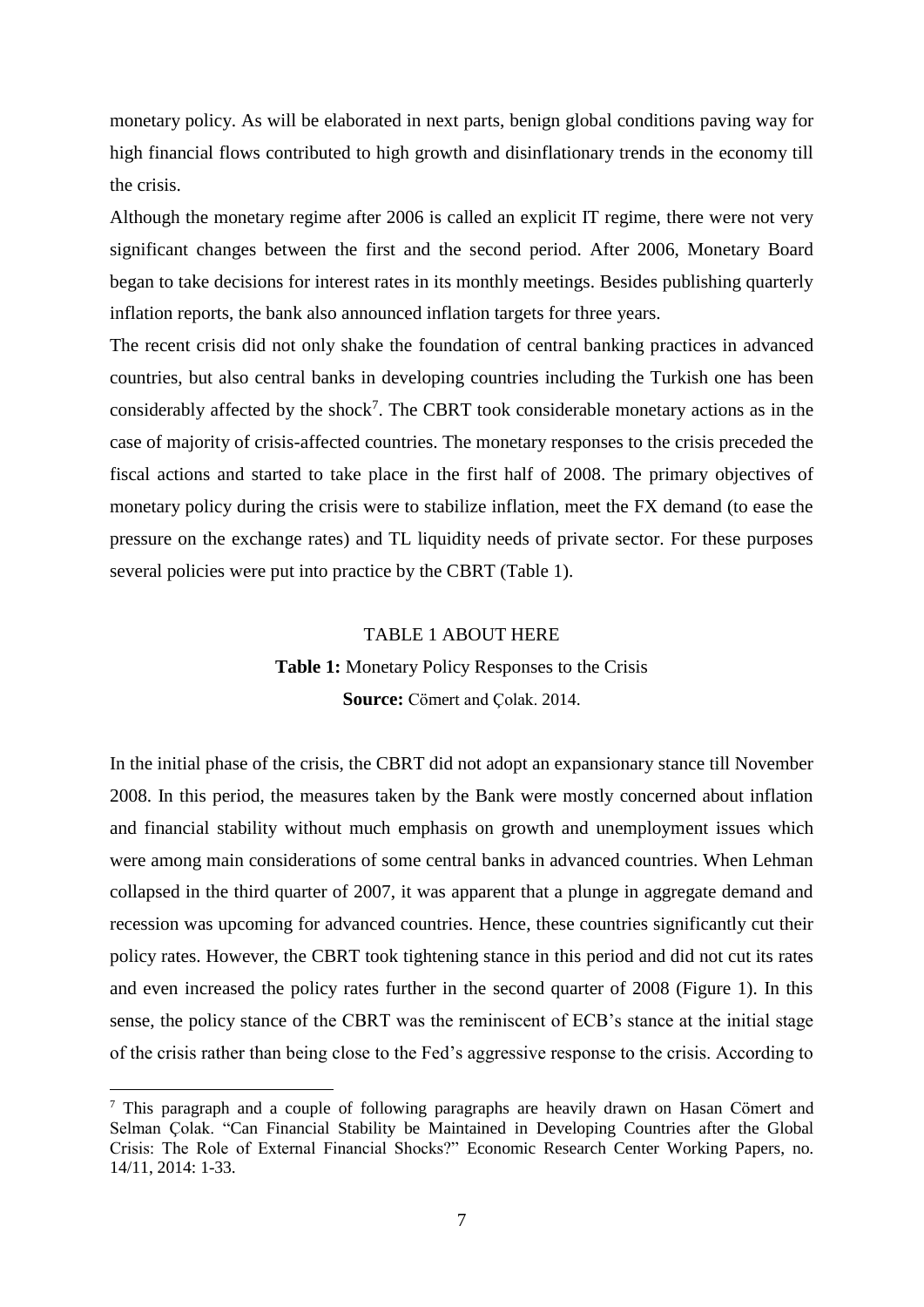the authorities, the rationale behind this stance was higher level of exchange-rate pass through, low output gap and hence rising inflation expectations.

After the eruption of the crisis in the US, there was a rising tendency in the CPI inflation caused by exchange rate movements. Nevertheless, when the inflation pressure calmed down in the last quarter of 2008, the CBRT started to take expansionary stance. As the inflation became no longer a concern due to slowing aggregate demand, monetary policy loosened significantly by cutting policy rates by 10.5 basis points within 11 months from November 2008 onward (Figure 1).

# FIG 1 ABOUT HERE **Figure 1:** FED, ECB and CBRT rates **Source: CBRT, ECB and Fed Databases**

The expansionary stance of the CBRT was not only observed in its interest rate setting decisions but also in its several liquidity and FX market intervention policies, which were detailed in Table 1. The CBRT stopped FX buying auctions in late 2008 and started to drain its FX reserves by selling auctions and direct FX interventions till the second half of 2009. Nearly 15 billion USD worth of reserves were sold in this period. In addition to FX interventions, monetary authorities enacted several FX policies including decreasing FX reserve requirement ratio and extending maturity of FX lending, in order to mitigate the FX illiquidity risk in the financial markets. In this vein, FX reserve requirement ratio was decreased from 11 percent to 9 percent in July 2008 (Figure 2). Furthermore, some policies aiming at helping institutions reach TRY liquidity were put into practice. The amount of export rediscount credits was widened, TRY reserve requirement ratio was lowered and interests paid for required reserves increased.

# FIG 2 ABOUT HERE **Figure 2:** Required Reserve Ratios before 2011 **Source: CBRT Statistics**

After the initial shock of the crisis, advanced countries began implementing extreme monetary easing with efforts to recapitalize their destructed financial markets. This led developing economies to welcome cross-border short-term liquidity bonanzas. The illiquidity problem in the early phase of the crisis was replaced by short-term volatile capital flows. Considering the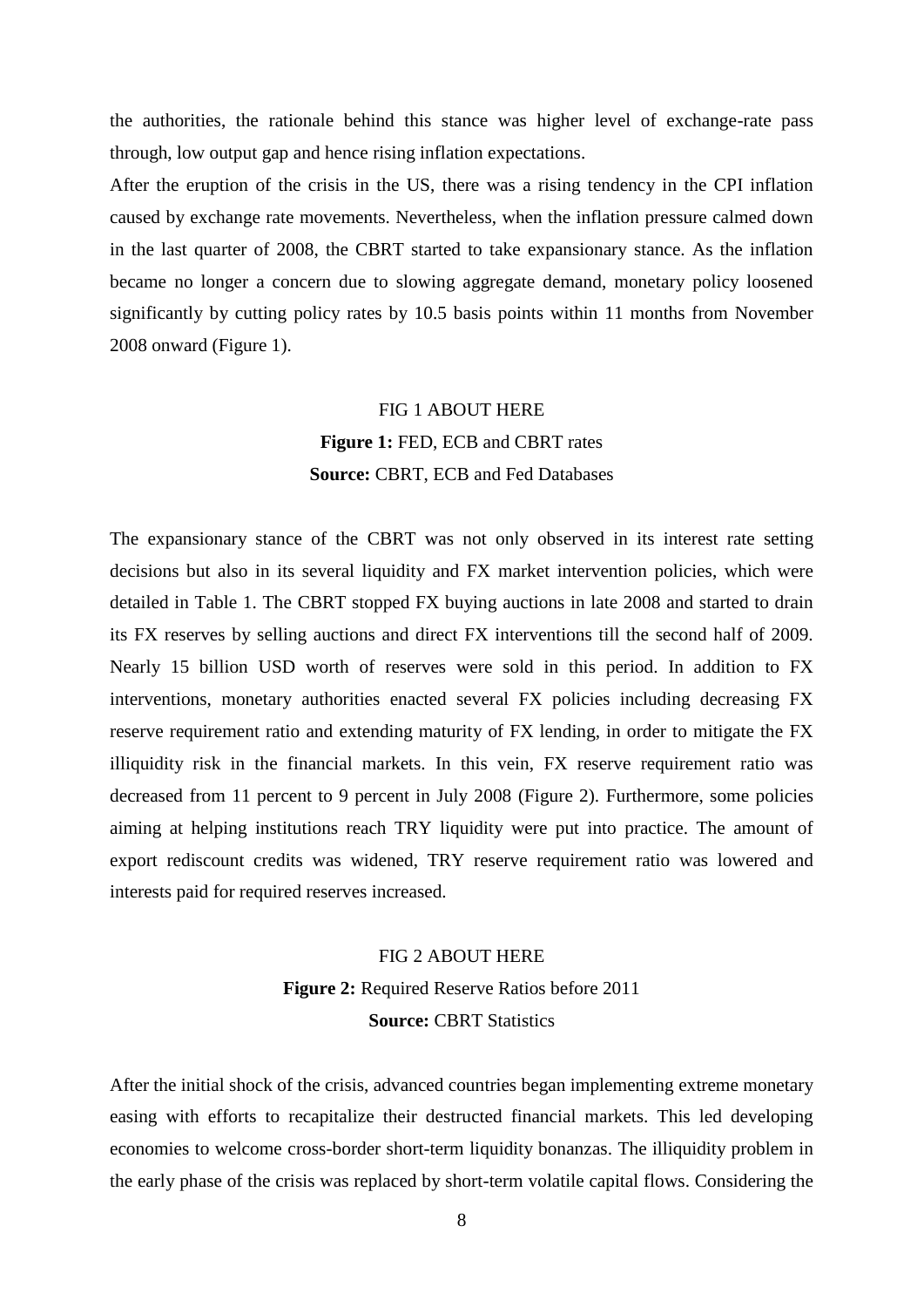threats of short-term volatile cross-border flows, Turkish monetary authorities became much more experimental with non-conventional monetary policies after the crisis.<sup>8</sup> Although the bank was planning to gradually go back to the original IT framework<sup>9</sup>, due to the sea change in the theory of central banking and existing threats to emerging countries mostly related to volatile financial flows, non-conventional policies became permanent with new modifications after the third quarter of 2010. Within this new framework, the CBRT put more stress on financial stability and developing new instruments for this purpose.

In this sense, one week repo rate, interest rate corridor, liquidity management, required reserves and reserve option mechanism have been actively utilized. The bank used to announce overnight interest rates on monthly base in response to the developments especially in inflation trends. After the end of 2010, one week repo rates became the policy rate instead of overnight interest rates. However, the bank continued benefiting from an interest rate corridor consisting of borrowing and lending overnight rates together with active liquidity management. With the introduction of the corridor system, allowing market interest rates vary daily within the corridor, the Bank aimed at reacting developments in financial market much more frequently rather than waiting monthly Monetary Board decisions about interest rates.<sup>10</sup> The interest rate corridor (Figure 3) was adjusted for the purpose of decreasing or increasing the volatility of market interest rates to target volatility caused by financial flows. This has been an attempt to benefit from uncertainty over funding rates and funding conditions in order to exert influence on credit expansion by the banking system and volatility in exchange rates caused by financial flows. When capital inflows are strong, the lower bound of the corridor was decreased and short term rate was allowed to deviate from the policy rate creating an uncertainty about short term yields thereby discouraging short term inflows. When inflows began to reverse as of August 2011, however, Turkish central bank narrowed interest rate corridor by raising the upper bound of the corridor in order to attract foreign capital.

Theoretically, when interest rate corridor is expanded, banks with liquidity constraints are supposed to be much more cautious in their credit expansion because the level of market overnight interest rates becomes relatively unpredictable. Given the fact that the Bank does not meet the demand for reserves of the banking sector at the level of policy rate (1 week

<sup>8</sup> Erdem Başçı and Hakan Kara. "Financial Stability and Monetary Policy" Central Bank of the Republic of Turkey Working Paper, no. 11/08, 2011: 1-16; Hakan Kara. "Monetary policy after the global crisis." *Atlantic Economic Journal*, 41, no.1 (2013): 51-74.<br><sup>9</sup> Central Bank of the Republic of Turkey, "M

<sup>9</sup> Central Bank of the Republic of Turkey, "Monetary Policy Exit Strategy" [http://www.tcmb.gov.tr/wps/wcm/connect/aeff410d-2be1-4926-aa0e-](http://www.tcmb.gov.tr/wps/wcm/connect/aeff410d-2be1-4926-aa0e-8c30386346b0/ExitStrategy.pdf?MOD=AJPERES)[8c30386346b0/ExitStrategy.pdf?MOD=AJPERES](http://www.tcmb.gov.tr/wps/wcm/connect/aeff410d-2be1-4926-aa0e-8c30386346b0/ExitStrategy.pdf?MOD=AJPERES) , 2010.

<sup>&</sup>lt;sup>10</sup> Hakan Kara. "Monetary policy after," 51-74.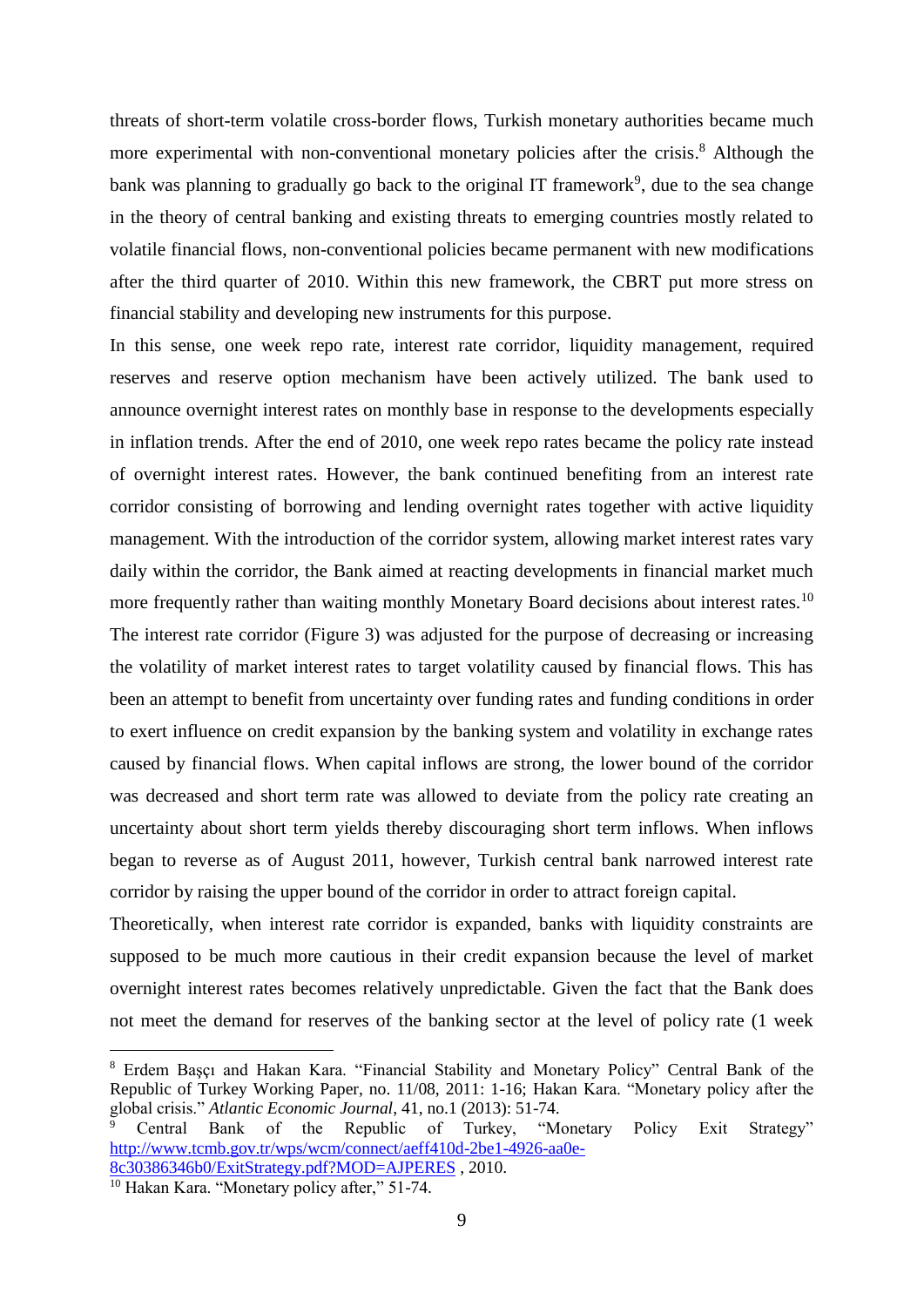repo), as Figure 3 shows, market interest rates have fluctuated within the band significantly. However, lower interest rates which may be useful for addressing developments in exchange rates would encourage credit expansion. In other words, one policy tool would not be enough to influence two conflicting variables. With this consideration, the required reserves became an important instrument to address credit expansion. Required reserve ratios have been altered frequently to be able to influence credit creation capacity of the banking system since the end of 2011 (Figure 4).

#### FIG 3 ABOUT HERE

# **Figure 3:** Policy Rate, Interest Rate Corridor and Overnight Market Rates **Source: CBRT Statistics**

# FIG 4 ABOUT HERE **Figure 4:** Required Reserves After 2010 **Source: CBRT Statistics**

Another unconventional instrument that the CBRT introduced after 2010 was Reserve Option Mechanism (ROM). This instrument has been utilized to address exchange rate volatility. ROM allows banks to keep a certain fraction of their TL reserve requirement in the form of foreign currency or/and gold. Reserve Option Coefficient (ROC) determines how much foreign currency or gold can be held per unit of TL. For example, if ROC is 3, banks must keep 3 liras worth of foreign currency or gold per 1 lira reserve requirement. In a situation in which 1 dollar is equal to 3 lira, banks should keep 1 dollar for the fullfilment of their 1 lira worth of reserve requirment. During the time of high financial flows banks are supposed to keep higher ratio of their TL requirements in the form of foreign currency due to low cost of foreign exchange borrowing. This process may encourage banks to park a significant amount of foreign reserves at the CBRT voluntarily. This trend is expected to ease the appreciation pressure on TL. Furthermore, as long as ROC is greater than 1, the amount of TL liquidity will be less than that caused by the direct foreign exchange intervention of the CBRT. Although there are some findings indicating that ROM mechanism worked as planned till 2014, it is not very clear if effectiveness of the mechanism continued after  $2014<sup>11</sup>$ . In the next

<u>.</u>

<sup>&</sup>lt;sup>11</sup> For more details about ROM, interested reader is referred to Ahmet. F. Aysan, Salih Fendoğlu and Mustafa Kılınç. "Macroprudential Policies as Buffer Against Volatile Cross-border Capital Flows" Central Bank of the Republic of Turkey Working Paper, no. 14/04, 2014: 1-24; Ahmet Değerli and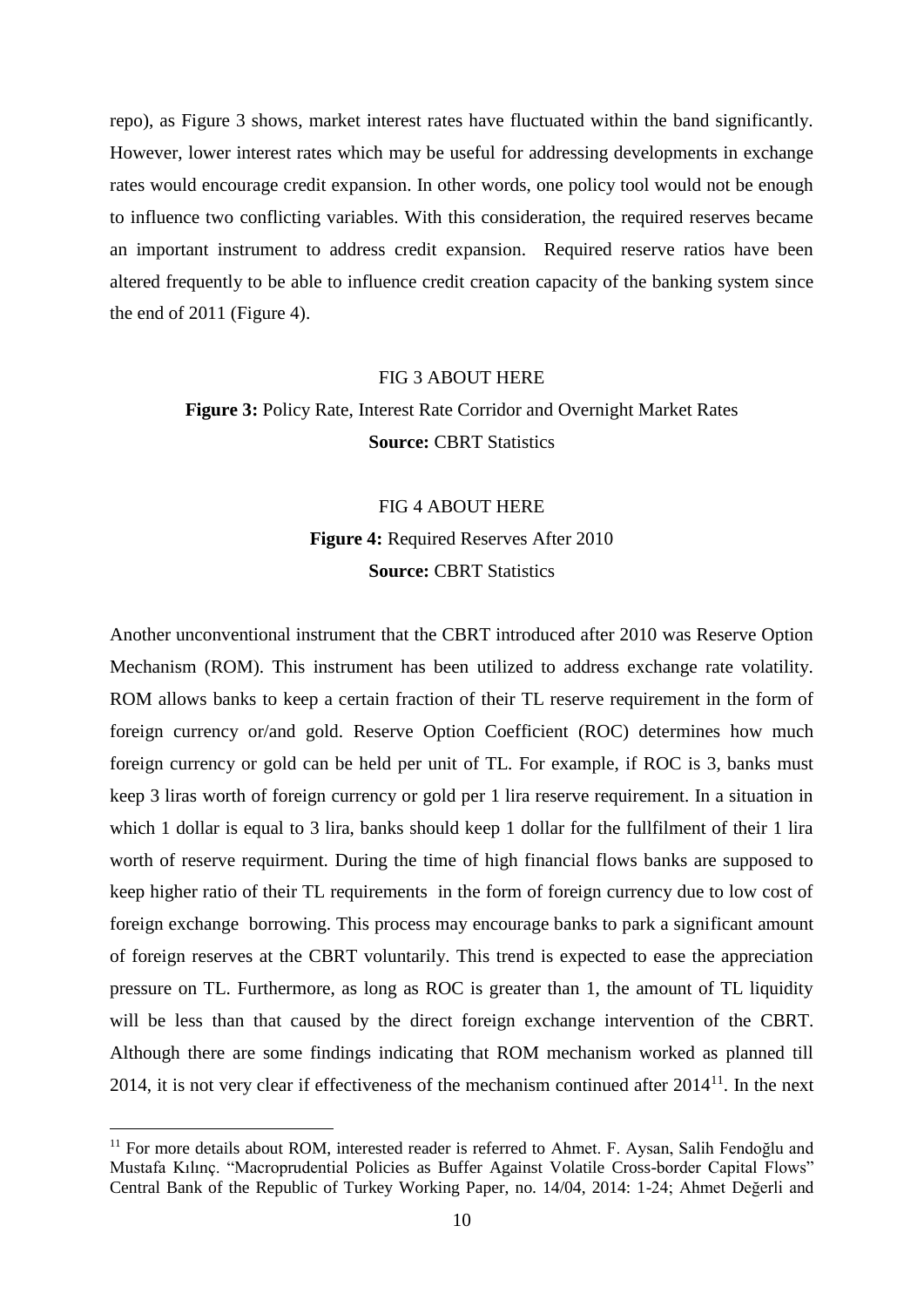section, instead of discussing the effectiveness of different instruments of the Bank separately, the overall performance of the Bank after 2002 will be investigated.

#### **Overall Performance of the Bank after 2002**

 $\overline{a}$ 

How can we rate the overall performance of the Bank since 2002? At best, the overall performance of the Bank in terms of main macroeconomic indicators can be considered mixed. The Turkish economy experienced a rapid disinflationary period from 2002 onward. Turkey and many other developing countries seemed to have benefited from the appreciation of their currencies in the process of curbing inflation from high levels. Appreciations of domestic currencies were mostly outcome of rapid financial flows to developing countries. Given the fact that supply side factors are the main reasons behind inflation in developing countries,<sup>12</sup> IT regimes, implicitly or explicitly, tolerated the appreciation of their currencies.<sup>13</sup> However, the bank has missed its target considerably in many years. This situation has become chronic since 2006 (Figure 5). In general, adverse developments in energy prices and exchange rates were blamed for missing the targets.

# FIG 5 ABOUT HERE

# **Figure 5:** Actual and Targeted Inflation Rates **Source: CBRT Statistics**

When we turn our attention to output and employment, it seems that although the growth performance of Turkey has been relatively good, this has not generated enough employment opportunities for the economy. The Turkish economy has been suffering from a chronic high unemployment for a long time. Although average unemployment rate was 7.9 percent in the period 1987-2001, it increased to 10.6 percent in the period 2002-2014 (World Bank

Salih Fendoğlu. "Reserve Option Mechanism as a Stabilizing Policy Tool: Evidence from Exchange Rate Expectations." Central Bank of the Republic of Turkey Working Paper, no. 13/28, 2013: 1-22; Koray Alper, Hakan Kara and Mehmet Yörükoğlu. "Alternative tools to manage capital flow volatility". *BIS Papers* no. 73. (2013): 335-352.

<sup>&</sup>lt;sup>12</sup> Sarah Anwar and Iyanatul Islam. "Should Developing Countries Target Low, Single Digit Inflation to Promote Growth and Employment?" International Labor Office Employment Working Paper no. 87, 2011: 1-37.

<sup>&</sup>lt;sup>13</sup> See Ahmet Benlialper and Hasan Cömert. "Implicit Asymmetric Exchange Rate Peg under Inflation Targeting Regimes: The Case of Turkey" Political Economy Research Institute Working Paper Series, no. 333, 2013: 1-28.Some other factors such as the integration of China and many other countries to the world economy creating enormous amount of surplus labour and in relation to this high competition pressure might have contributed to the global disinflation period in the beginning of the 2000s.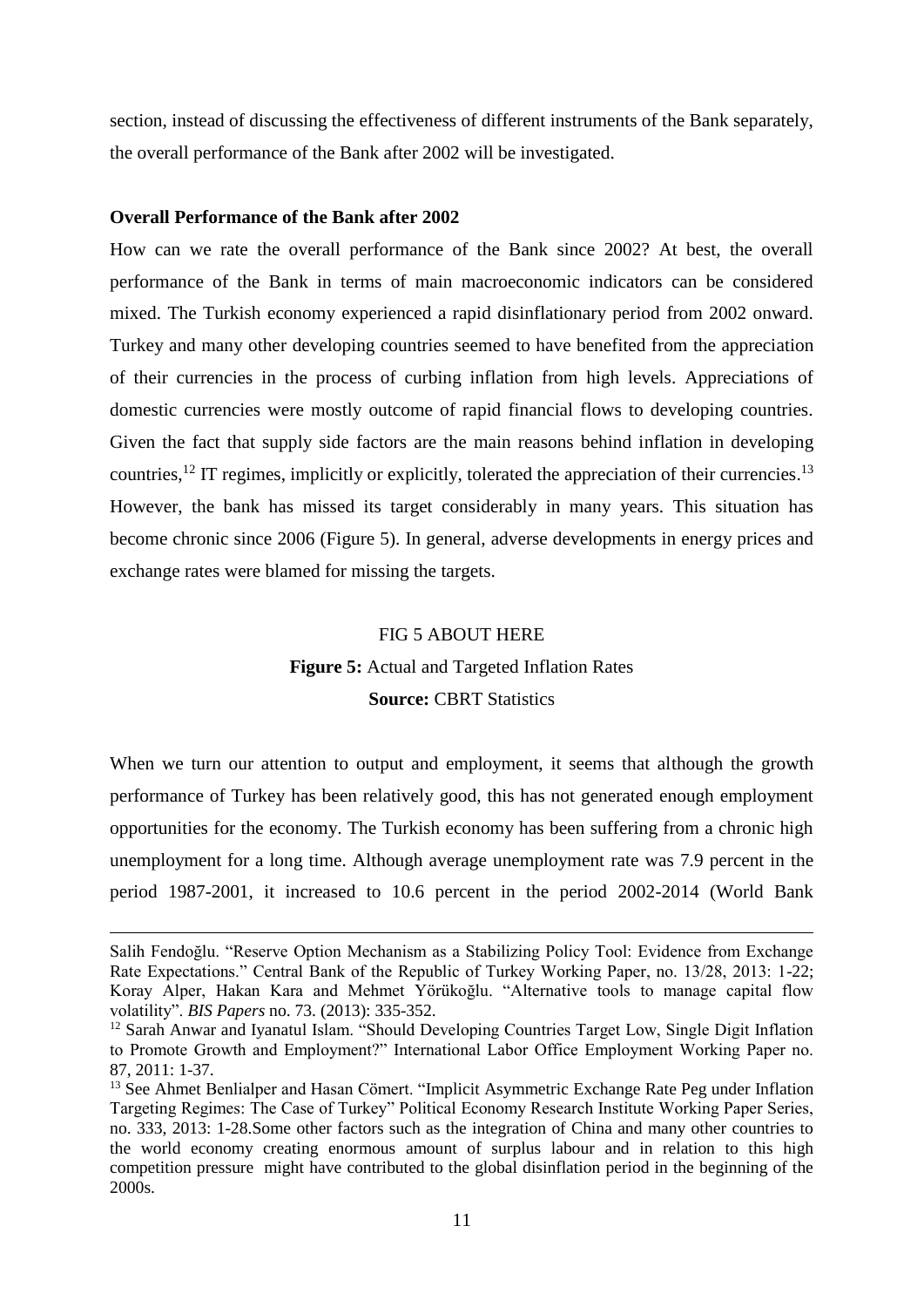Development Indicators). However, as opposed to the central banks such as the Fed, the Bank has not been concerned about this. In this vein, the CBRT's hardcore stance about inflation targeting can be likened to the ECB's stance before the crisis. In fact, econometric findings shed some light on the hardcore stance of the Turkish Bank. Using a GMM method Cömert and others<sup>14</sup> investigate the Bank's response to main macroeconomic indicators for the IT regime. According to them, the Bank was not responsive to developments in GDP in its decision making process. This is an expected outcome for IT central banks. However, after the crisis, as mentioned above, the Bank commenced to highlight financial stability together with inflation targets. For this purpose some interrelated variables such as credit growth, exchange rate volatility, the composition of financial flows and current account have been closely observed.<sup>15</sup> We will investigate the trends in these variables below.

As can be seen from Figure 6, current account deficits gradually reached unprecedented levels after 2002. Although the crisis brought about a decline in the current account, as opposed to the previous crises, it did not produce any surplus in the account. The deficit problem worsened further after 2010. In this vein, the Turkish performance in terms of current account has been one of the worsts among comparable countries.<sup>16</sup> Chronic current account deficits can imply many problems. First, it can be an indication of structural problems such as lack of competitiveness and dependence on raw materials and intermediate goods in industrialization attempts. Second, it may also be a symptom of an overly appreciated domestic currency. Third, it implies the accumulation of huge liabilities by domestic actors which should be sooner or later paid back. Given the fact that developing countries cannot pay their liabilities back with their own currencies (original sin/hierarchy among currencies), chronic current account deficits can increase the vulnerabilities to financial reversals in these countries. Due to these reasons, developments in the current account may be alarming. As explained before, the CBRT has begun paying much more attention to the current account within its new policy framework. 17

<sup>&</sup>lt;sup>14</sup> Hasan Cömert, Gökçe A. Olçum and Erinç Yeldan. "Interest Rate Smoothing and Macroeconomic Instability under Post—Capital Account Liberalization Turkey." *Canadian Journal of Development Studies/Revue canadienne d'études du développement*, 31 no. 3-4 (2010) : 373-396.

<sup>&</sup>lt;sup>15</sup> Basci and Kara. "Financial Stability and Monetary Policy" 51-74.

<sup>&</sup>lt;sup>16</sup> Ahmet Benlialper, Hasan Cömert and Güney Düzçay. "2002 Yılı Sonrası Türkiye Ekonomisinin Performansı: Karşılaştırmalı Bir Analiz." Economic Research Center Working Papers, no. 15/04, 2015: 1-44.

<sup>&</sup>lt;sup>17</sup> Kara and Sarıkaya argue that some parts of the current account deficits is cyclical which can be addressed by monetary policies. According to them, "to this end, the CBT has adopted a two-pillar approach. The first pillar was to slowdown credit growth and domestic demand, and the second one was to align the exchange rate closer with fundamentals." They argue that "these policies were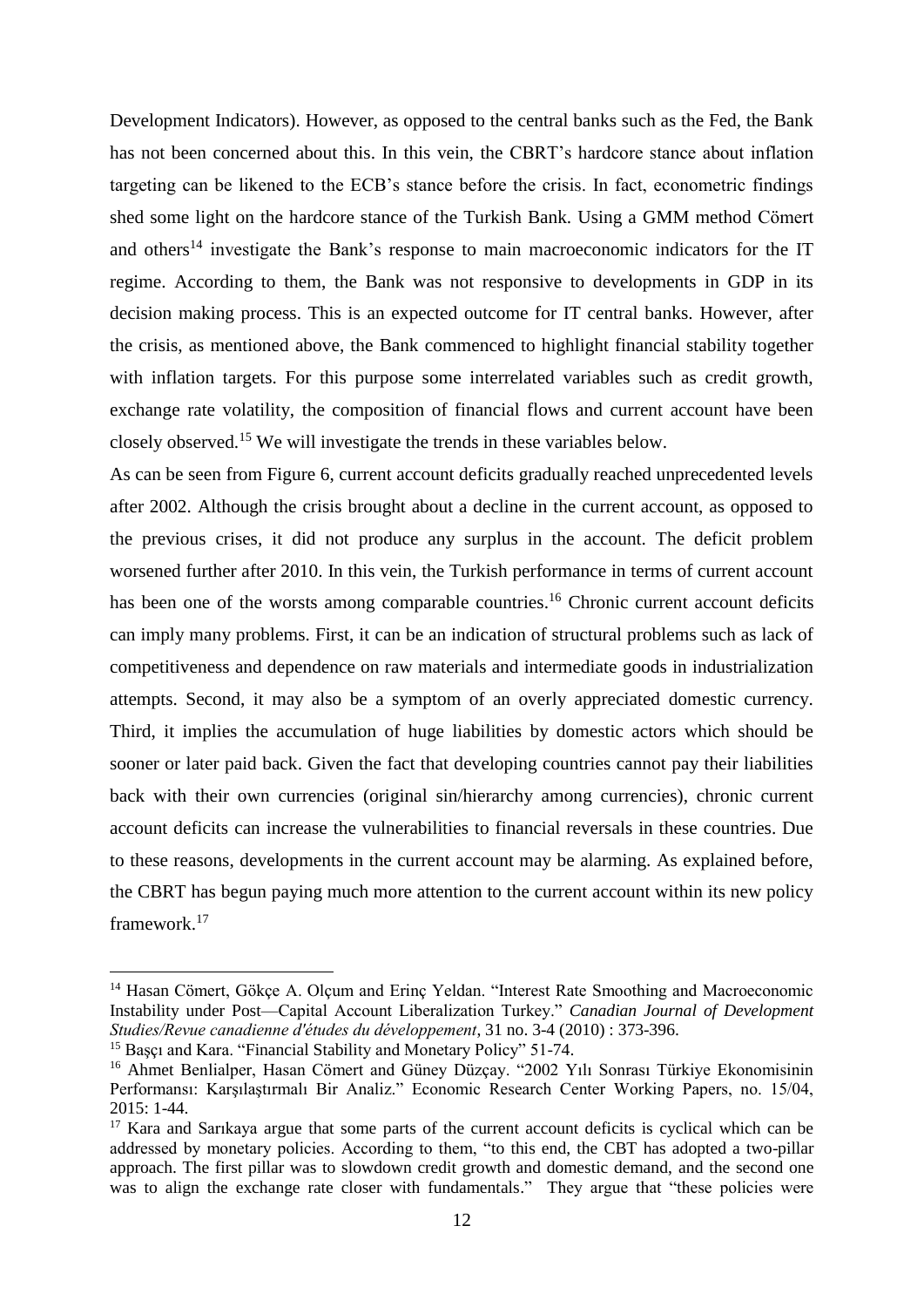# FIG 6 ABOUT HERE

# **Figure 6:** Current Account, % of GDP **Source:** World Bank Development Indicators

As a counterpart of current account deficit, Turkish economy has been attracting massive amount of financial flows. On average, net financial flows reached about 5 percent of GDP from 2002 to 2008. After a brief sharp decline in 2009, financial flows gained momentum again and reached about 8 percent of GDP in the period 2010-2014. In this sense, the amounts of financial flows entering into the economy have surpassed those in many other developing countries with a comparable size of GDP.<sup>18</sup> The size of financial flows was so huge that some parts of flows were even accumulated in the form of reserves<sup>19</sup>. As a result, the CBRT increased its foreign exchange reserves in both absolute terms and relative to GDP from 2002 to 2014. However, compared to its external debt, its reserves still would not be considered high among similar countries. Figure 7 demonstrates that the official reserves reached only 26 % of external debt while the median of official reserves among comparable countries was about 50 percent in 2013.

## FIG 7 ABOUT HERE

# **Figure 7:** Official Reserves (% of External Debt 2002-2013) **Source:** Benlialper, Cömert and Düzçay. "2002 Yılı Sonrası Türkiye," 1-44.

The composition of financial flows is an important indicator which should be observed closely. As can be seen from Figure 8, relatively short-term and more volatile financial flows have gained importance in total flows especially after 2010. Although net foreign direct investment made about 30 (37) percent of total flows in the period 2002 -2008 (2003-2007), its share decreased to about 15 percent in the period 2010-2014 (CBRT Data).

 $\overline{a}$ 

instrumental in engineering a rebalancing in the economy, which has been evidenced by the significant improvement in the current account balance" Hakan Kara and Çağrı Sarıkaya. "Current Account Deficit in Turkey: Cyclical or Structural?" Koç University-TUSIAD Economic Research Forum Working Papers no. 14/20 Koc University-TUSIAD Economic Research Forum, 2014: 1-17. However, current account deficit is still a key problem in Turkish economy.

<sup>18</sup> Benlialper, Cömert and Düzçay. "2002 Yılı Sonrası Türkiye," 1-44.

<sup>&</sup>lt;sup>19</sup> Theoretically, central banks do not need to accumulate foreign exchange reserves under flexible exchange rate regimes. However, due to "fear of floating", the CBRT and many other central banks accumulated huge amount of reserves as insurance against financial reversals.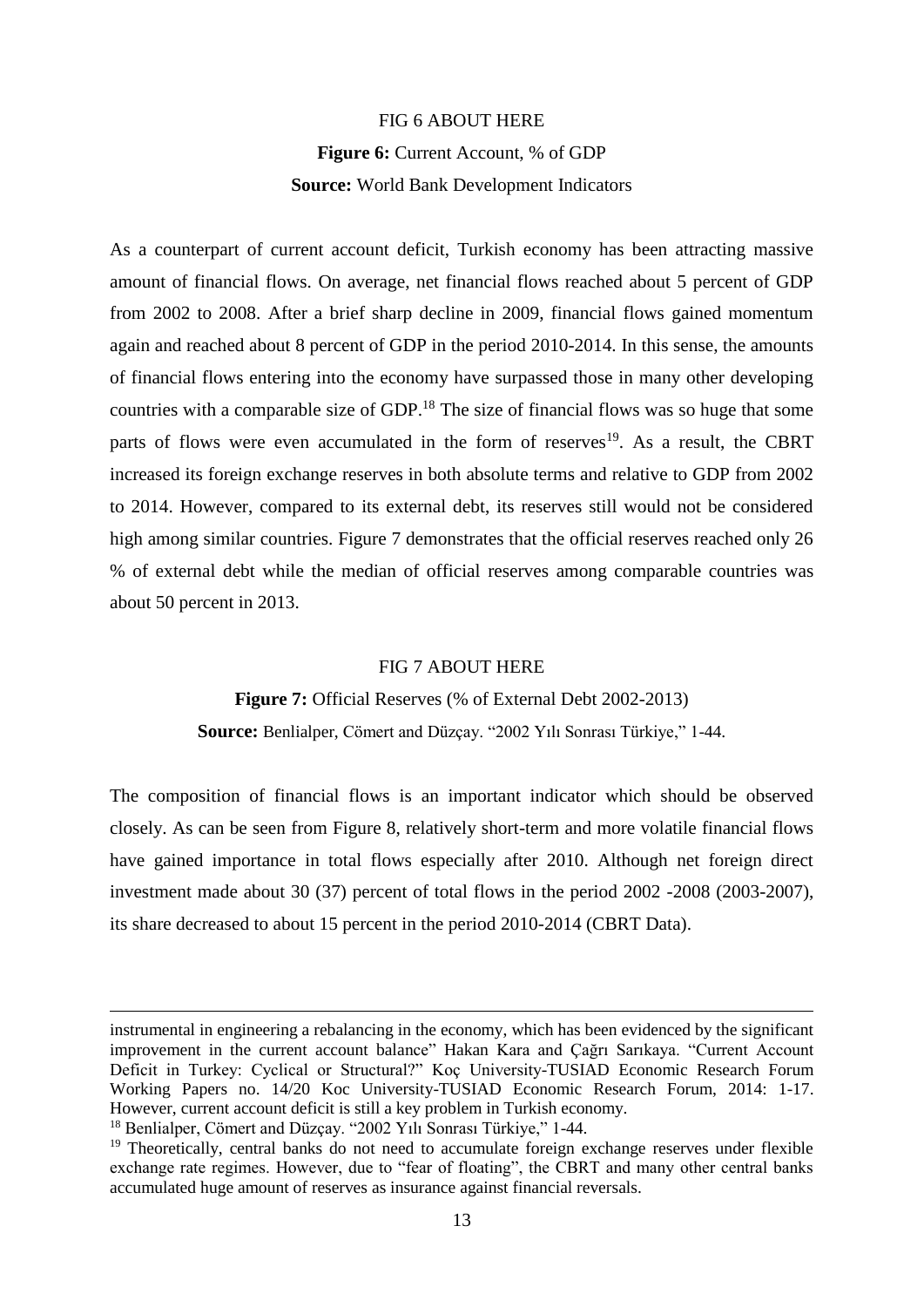### FIG 8 ABOUT HERE

#### **Figure 8:** Net Financial Flows, % of GDP

#### **Source:** CBRT Data and World Bank World Development Indicators

Besides chronic current account deficits and deterioration of the composition of financial flows, the fluctuation in TL has been relatively high as well. The Turkish Lira is one of the most volatile currencies among developing countries.<sup>20</sup> This would increase uncertainty and, as will be discussed below, deteriorate inflation performance of the Bank.

Overall, when we look at the general picture, at best, the overall performance of the Bank is mixed. Although inflation has been relatively under control<sup>21</sup>, other main macroeconomic variables especially some fragility indicators such as the composition of financial flows do not give good signals about the effectiveness of the Bank.

# **Global Constraints to the Effectiveness of the CBRT**

The CBRT has begun paying considerable amount of attention to these vulnerabilities within the new framework it developed in response to the crisis. However, the Bank's ability to exert influence on key variables seems to have been restrained by factors outside of its control. As accepted by some authors<sup>22</sup>, financial flows exert great influence on key macroeconomic variables that the Bank monitors closely. In this sense, the movements in the main intermediate targets such as credit growth and exchange rates have been under the influence of financial flows. Furthermore, energy prices are among the key determinants of inflation in Turkey. As a result, the Bank's influence on growth and inflation through intermediate variables became a daunting task. The next part will focus on forces restraining the ability of the Bank to implement an independent monetary policy.

Figure 9 demonstrates that financial flows have had close affinity with credit expansion. It is obvious that domestic credit growth moves together with financial flows. On the one hand, financial flows would affect credit growth through its impact on credit generating capacity of the banking system considerably. On the other hand, credit growth may have direct influence on financial stability through its impact on current account and the healthiness of the balance sheets of firms and households. Credit growth may also have some impact on inflation through aggregate demand. Considering the importance of credit growth for various reasons,

<sup>20</sup> Benlialper, Cömert and Düzçay. "2002 Yılı Sonrası Türkiye," 1-44.

 $21$  We should also note that Turkey still has an inflation level higher than most of its counterparts.

<sup>&</sup>lt;sup>22</sup> Hakan Kara. "Monetary policy after," 51-74; Alper, Kara and Yörükoğlu. "Alternative tools to manage capital flow volatility" 335-352.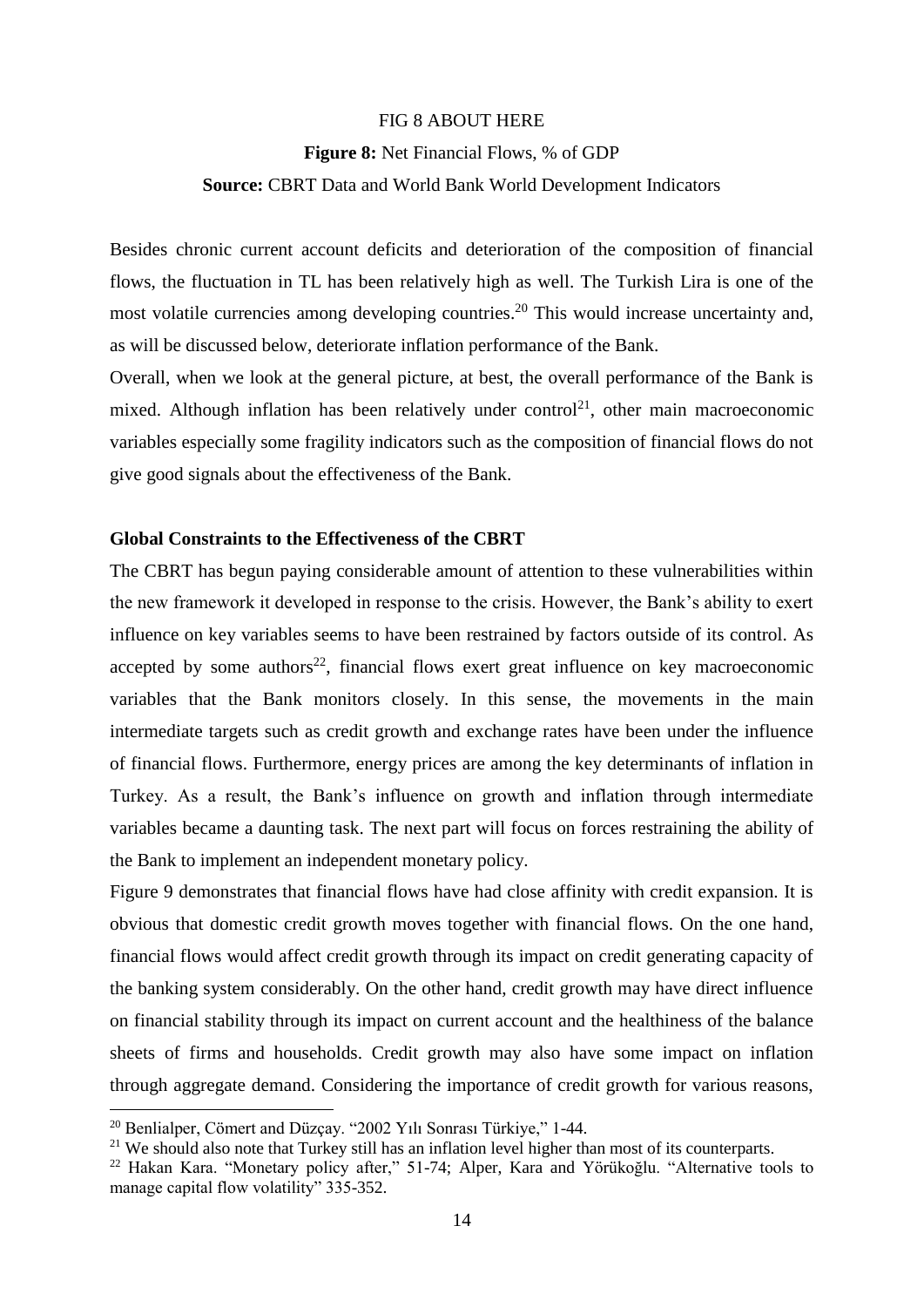the CBRT attempted to keep credit growth under control. For this purpose, it began aiming at 15 percent credit growth within the new framework by using its required reserve policy and liquidity policy.<sup>23</sup> However, under the influence of volatile financial flows, the effectiveness of this policy would not be very easy to establish.

Financial flows may also have a huge impact on exchange rates, one of the most important asset prices in developing countries, by altering supply and demand conditions in foreign exchange markets. Exchange rates may have indirect and direct effects on both inflation and financial stability. Furthermore, changes in exchange rates may have significant impact on current account and balance sheets of firms especially those with assets/liabilities in the form of foreign currency on their balance sheets.

#### FIG 9 ABOUT HERE

# **Figure 9:** Credit Growth and Financial Flows **Source:** World Bank: World Development Indicators, IMF: IFS.

Depreciation in domestic currency may be translated into domestic prices through higher imported goods prices. In this vein, energy and raw material dependent countries may be significantly affected by exchange rate changes. Kara and Öğünç find that the speed and the size of pass through decreased in the Turkish case under  $IT^{24}$ . Indeed, as Figure 10 demonstrates, the movement between exchange rates and inflation seems to have decreased after 2002. The simple correlation between aforementioned variables was 0.8 in the period 1991-2001, whereas that decreased to about 0.3 in the period 2002-2014. However, using a VAR model Benlialper and Cömert demonstrate that commodity prices and exchange rates are still the main determinants of inflation in Turkey<sup>25</sup>. This is not only applicable to the Turkish case, rather many developing countries have similar structural issues. Furthermore, as Kara and Öğünç documents, the decline in the pass through was related to benign conditions in exchange markets<sup>26</sup>. The total pass through might have been higher in response to a persistent depreciation trend in the domestic currency. In other words, the pass through would play an important role in a situation in which there is a long-lasting depreciation trend in the

<u>.</u>

<sup>&</sup>lt;sup>23</sup> Alper, Kara and Yörükoğlu. "Alternative tools to manage capital flow volatility" 335-352.

<sup>&</sup>lt;sup>24</sup> Hakan Kara and Fethi Öğünç. "Exchange rate pass-through in Turkey: It is slow, but is it really low?" Research Department Working Paper no. 05/10, Central Bank of the Republic of Turkey, 2005: 1-17.

<sup>25</sup> Benlialper and Cömert. "Implicit Asymmetric Exchange," 1-28.

<sup>26</sup> Kara and Öğünç. "Exchange rate pass-through," 1-17.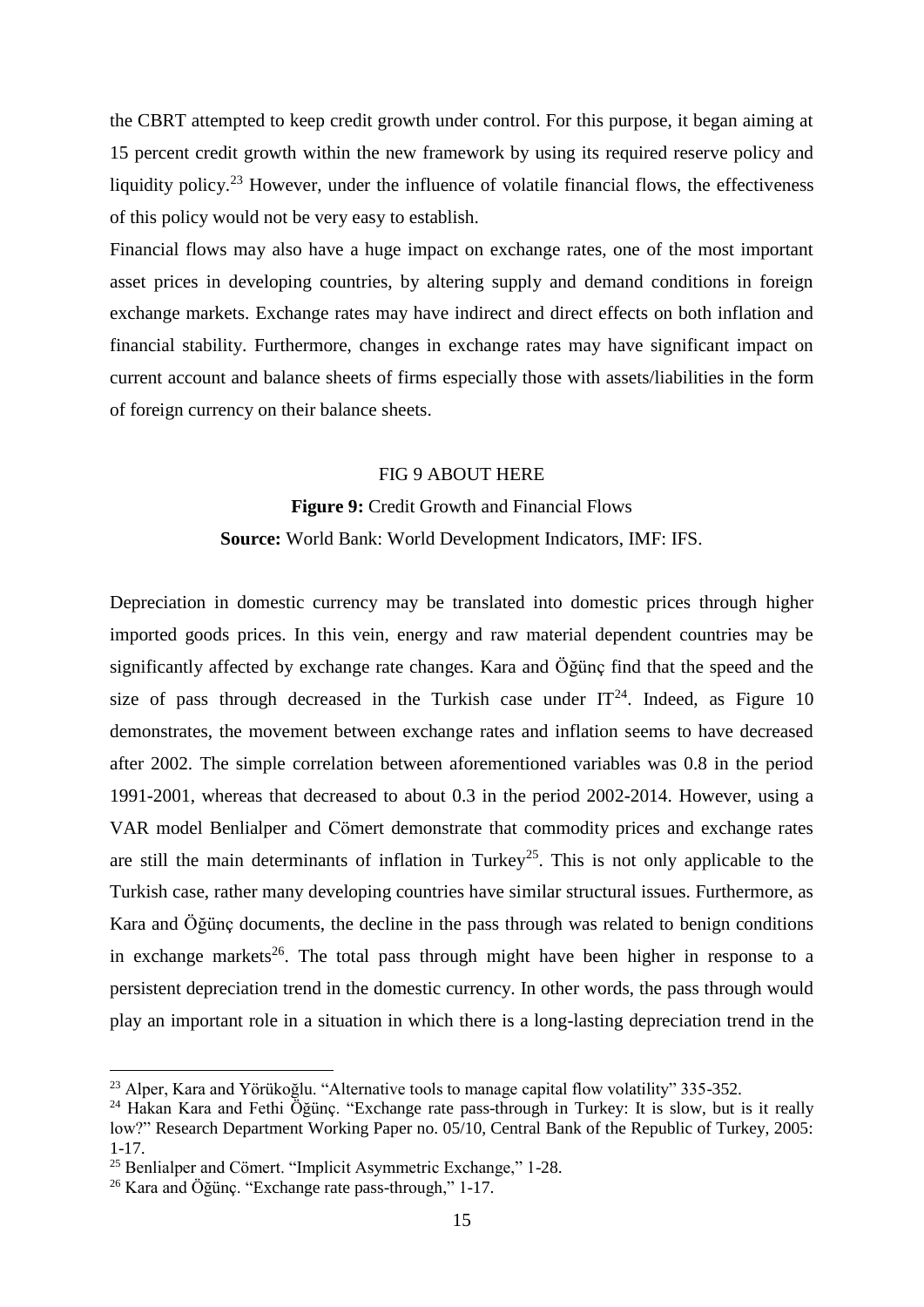economy. In this vein, considerable recent deprecation trend in TL may bring about higher pass through. Under these conditions, trends in inflation would not be easily affected by the Bank unless the Bank has some impact on the movements of exchange rates.

# FIG 10 ABOUT HERE

# **Figure 10:** Relationship between Exchange Rate and Inflation<sup>27</sup>

# **Source: CBRT Statistics**

Given the importance of financial flows in credit creation and exchange rates, Turkish economy has been very sensitive to the movements in financial flows. A strong boom-bust cycle mostly linked to the movements in financial flows has been very obvious in Turkish GDP growth. As Figure 11 shows, during the time of high inflows, Turkey experienced high growth. On the other hand, economic downturns are mostly associated with financial reversals. For example, the crisis of 1994, 2001 and 2009 coincide with either massive financial reversals or very significant financial stops.

# FIG 11 ABOUT HERE

## **Figure 11:** Financial Flows and GDP Growth

## **Source:** CBRT Statistics, World Bank: World Development Indicators

Although financial flows have been very crucial for the economy, it is very difficult for the Bank to affect the magnitude and direction of the flows. Domestic factors may play some role in this process. Nevertheless, the magnitude and direction of flows seem to be mainly related to global risk perception determining the worldwide liquidity conditions rather than domestic factors. Figure 12 depicts the relationship between VIX, an indicator for global risk perception, and financial flows to Turkey. There seems to be a very high correlation (in absolute terms) between the flows to the economy and global risk perception.

#### FIG 12 ABOUT HERE

# **Figure 12:** Financial Flows and Global Risk Perception

**Source:** CBRT Statistics, World Bank, World Development Indicators, and St Louis Fed's DataBase

<u>.</u>

 $27$  In the calculation of change in exchange rate the average annual value of dollar against Turkish Lira was used.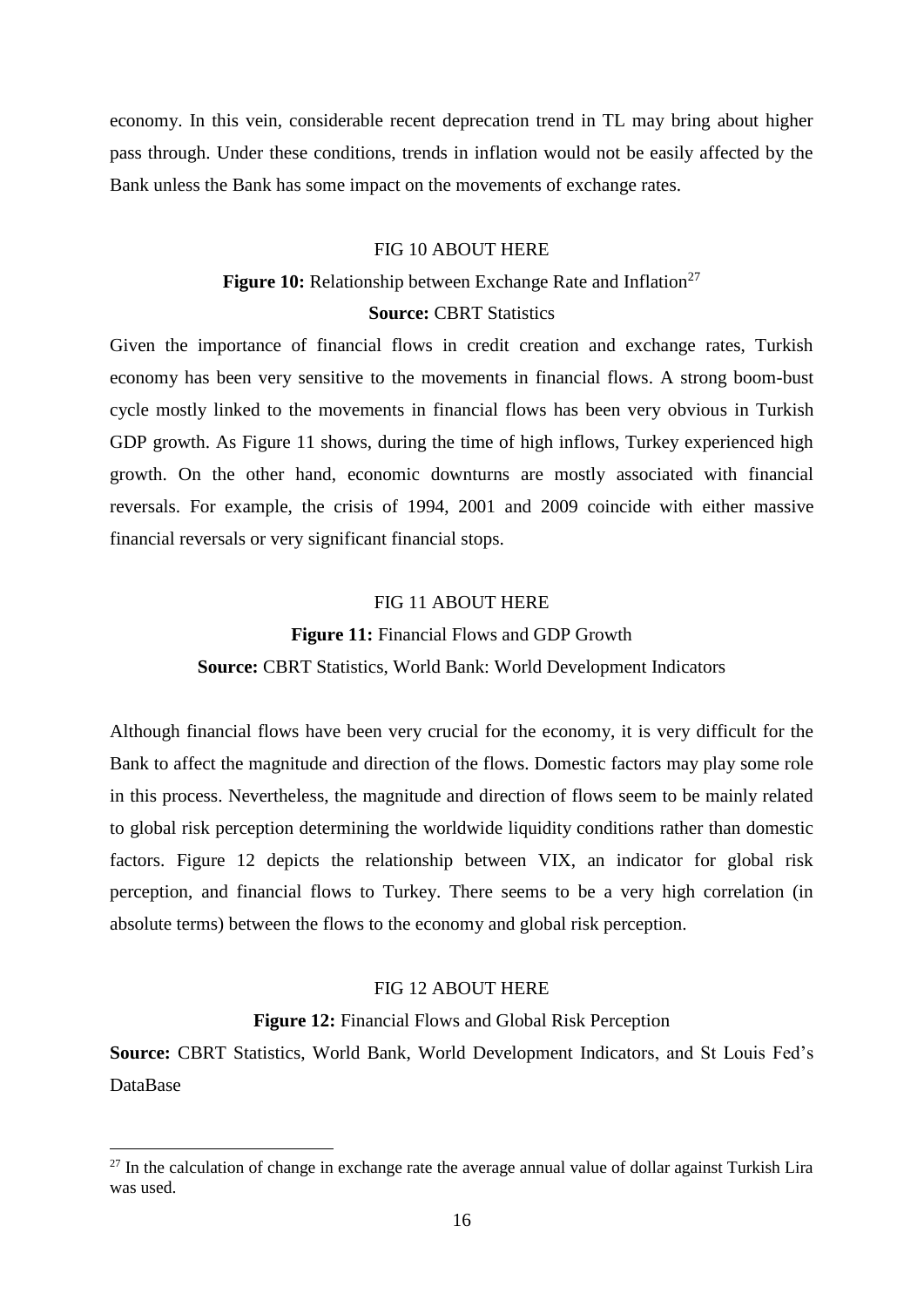As Rey rightly argues<sup>28</sup>, in a world in which financial flows are affected by global risk appetite, developing countries may not easily implement independent monetary policy. This claim would be much more valid for countries similar to Turkey with high current account deficits that rely on raw materials and intermediate goods for its production as a result of which important variables become very vulnerable to movements in financial flows and energy prices.

Although financial flows would not be much affected by the policies of central banks of the countries similar to Turkey, the Fed and ECB policies may exert significant impact on financial flows to these countries. Rey and others show that VIX is very sensitive to changes in the Fed interest rate. Accordingly, Turkey and similar countries are exposed to changes in the policy stance of the Fed and ECB to a great extent.

Under these conditions central banks may not set their official interest rates independent of interest rates in advanced countries. Indeed, our Vector Autoregression (VAR) analysis exercise supports this argument for the Turkish case. We investigated the reaction of CBRT's interest rates to different developments in output gap, deviation of inflation from the inflation target, nominal effective exchange rate (NEER) and policy rate changes of FED and ECB. Through Variance Decomposition (VDC), VAR methodology allows us to answer how much of the variance in Turkish policy rate is explained by these variables. We will construct two different VAR models in which FED's and ECB's policy rate decisions are included in the model separately. The VAR model has the following form:

> $y_t = \alpha_0 + \alpha_1 y_{t-1} + \cdots + \alpha_m y_{t-m} + u_t$ (1)

where  $y_t$  is the vector of endogenous variables including FED/ECB policy rate ( $FED_t/ECB_t$ ), inflation gap  $(\pi_t^g)$ , output gap  $(y_t^g)$ , nominal effective exchange rate  $(e_t)$ , and Turkish policy interest rate  $(CBRT_t)$ .

We estimate both VAR models using three lags which are offered by the Akaike Information Criteria. The data and the details of the methodology are given in Appendix. Having estimated both models, we then analyze VDC of interest rate for this model using Cholesky decomposition. Figure 13 shows the VDC results<sup>29</sup>. VDC gives us the relative contribution of different variables to changes in interest rate. According to the evidence, ECB interest rate

<sup>&</sup>lt;sup>28</sup> Rey, Helene. "Dilemma not trilemma: the global cycle and monetary policy independence" *Proceedings - Economic Policy Symposium - Jackson Hole*, Federal Reserve Bank of Kansas City, 2013: 285-333.

 $29$  The details of the graphs can be found in VDC table (Tables A1 and A2) in appendix. The ordering used in the VDC analysis is: ECB interest rate, output gap, inflation gap, NEER, Turkish policy interest rate. Theoretically, this ordering is very plausible. However, other orderings do not change the results much.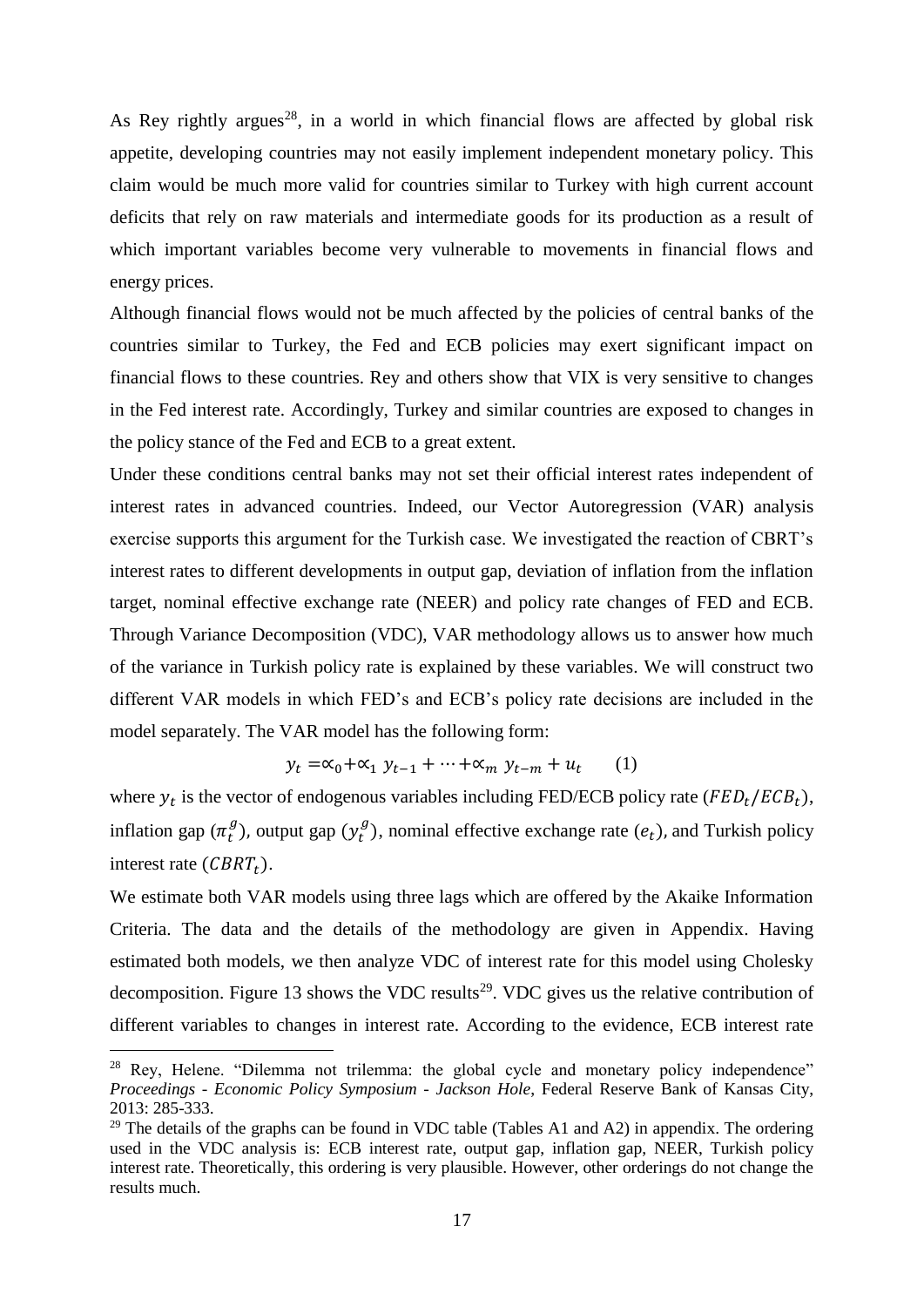explains 26 percent of the variations in interest rate which is more than other variables excluding the lag values of interest rate variable itself. The interest rate smoothing characteristics of the Banks is evident from high explanatory power of lag values of interest rate variable. Furthermore, it is also evident that the CBRT responds to changes in exchange rate considerably.

#### FIG 13 ABOUT HERE

**Figure 13:** Variance Decomposition of Turkish policy rate in the VAR including ECB rate

When we repeat the same exercise with the Fed interest rate, the conclusion does not change much. However, since the Fed rate has not been changed much since the mid 2008 and there were some important changes in its interest rate policy setting after 2008, we focused on the period 2002-2008 in the regression analysis including the Fed rate. Figure 14 shows VDC results for the VAR with the Fed interest rate<sup>30</sup>. It shows that in the short run, the exchange rate consideration is very important for the CBRT. The importance of the Fed rate increases throughout time and became the second important variable in explaining the Turkish rate after 6 months. Overall, it is apparent that the Turkish official interest rates are very sensitive to developments in interest rates in advanced countries which can be considered as a sign of a constrained monetary policy.

#### FIG 14 ABOUT HERE

**Figure 14:** Variance Decomposition of Turkish policy rate in the VAR including FED rate

Moreover, we conduct Granger causality tests between Turkish policy rate and ECB interest rate up to six lags. The results are given in Table A.3 in Appendix. These results indicate that for all lags ECB policy rate Granger causes Turkish policy rate for 5% significance level whereas the reverse is not true. When we repeat the same exercise with the Fed interest rate, the results do not change. As a result, these econometric findings support that, as expected, the causality runs from the interest rates from the advanced countries to the Turkish interest rate, not vice-versa. In other words, interest rates in advanced countries play a key role in interest rate setting decision of the CBRT.

<u>.</u>

<sup>&</sup>lt;sup>30</sup> The ordering used in VDC is: Federal Funds rate (Target), output gap, inflation gap, NEER, Turkish policy interest rate.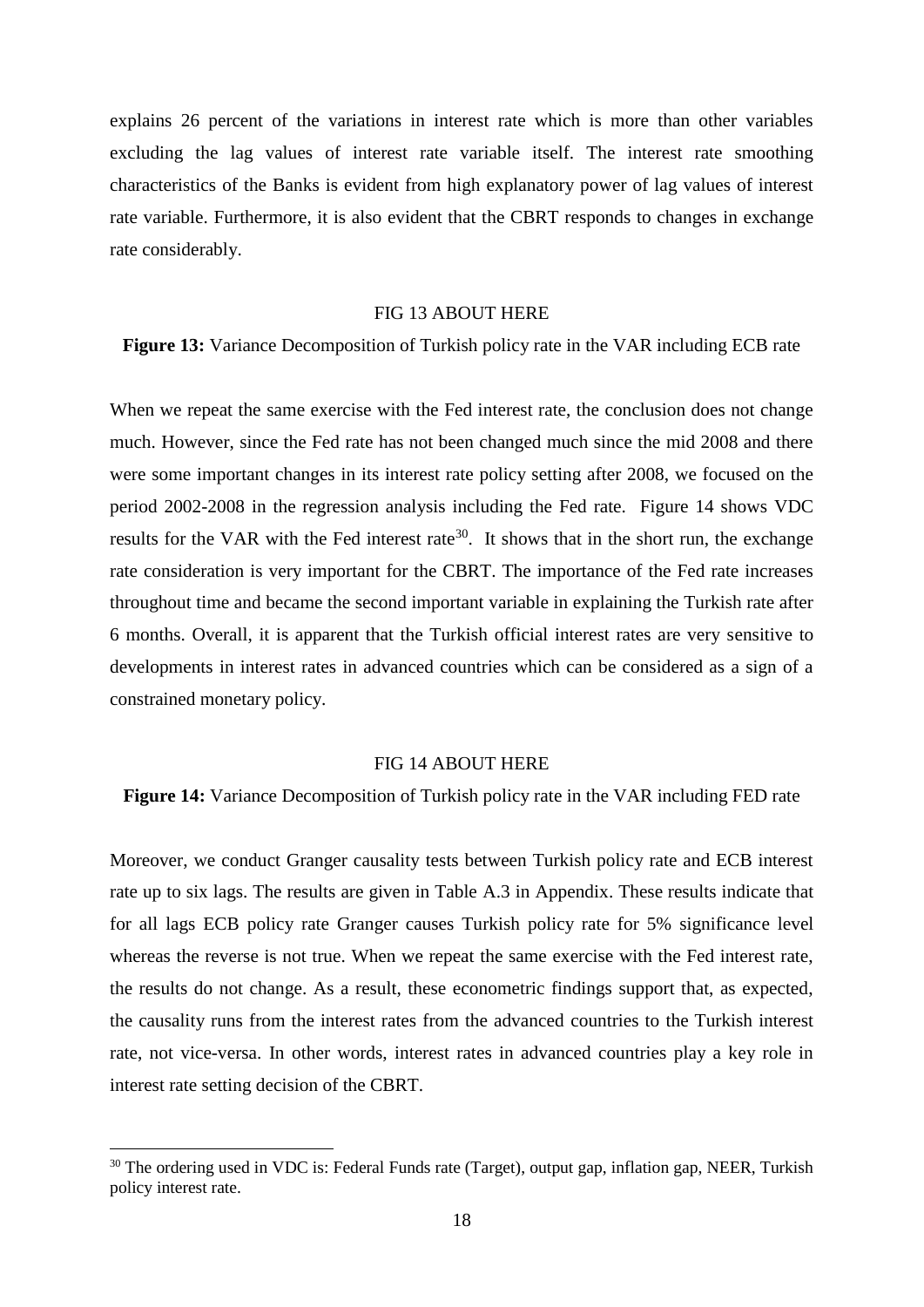In addition to the impact of FED and ECB policy rates on Turkish interest rate decisions, the policies implemented by the ECB and the Fed after 2008 have put significant pressure on exchange rates in Turkey and many other countries due to increasing global liquidity stemmed from unconventional policies of these countries as well.

Indeed, financial flows to Turkey exceeded pre-crisis levels from 2010 to 2013. In line with this development, the depreciation of TL stopped in this period. However, the rumors about the Fed tapering, as Figure 15 demonstrates, brought about a significant depreciation trend in majority of developing countries including Turkey<sup>31</sup>. The depreciation trend was very strong especially in fragile five. As one of the members of fragile five, Turkey felt the implications of the change in the policy stance in advanced countries more than others. In this vein, accumulated vulnerabilities together with some tensions in Turkish politics have distinguished the Turkish currency from other currencies since the end of 2013. This can be another indication of the fact that it would be difficult for the Bank to influence main variables which are very crucial for reaching its targets.

## FIG 15 ABOUT HERE

# **Figure 15:** The Impacts of Tapering News on Turkish Currency Source: IMF, IFS Statistics

The impacts of tapering of US quantitative easing have been widely discussed. However, the possible impacts of ECB's new monetary program can make the situation much more complicated. After being accused of very passive relative to the Fed, the ECB finally announced a quantitative easing policy in March 2015. This is about seven years after the initial implementation of quantitative easing by the Fed. The bank is planning to purchase 60 billion dollar worth of public and government bonds each month at least until September 2016. Since it is a very recent program, it is very difficult to have a good picture about the implications of the program for Turkey and other countries. However, the impacts of the rumors about the Fed tapering can give us some clues. In this vein, if the Fed's efforts to

<u>.</u>

<sup>&</sup>lt;sup>31</sup> Here, our sample consists of the following countries: Brazil, Chile, Colombia, Czech Republic, Hungary, India, Indonesia, Korea, Malaysia, Mexico, Peru, Philippines, Poland, South Africa, Thailand and Turkey. Following Aizenman and others, we set the dollar exchange rate of each country equal to 1 for the beginning of 2013. See Joshua Aizenman, Mahir Binici and Michael M. Hutchison. "The transmission of Federal Reserve Tapering News to Emerging Markets" NBER Working Papers, 19980, 2014: 1-37. Then we take the average of the index across countries.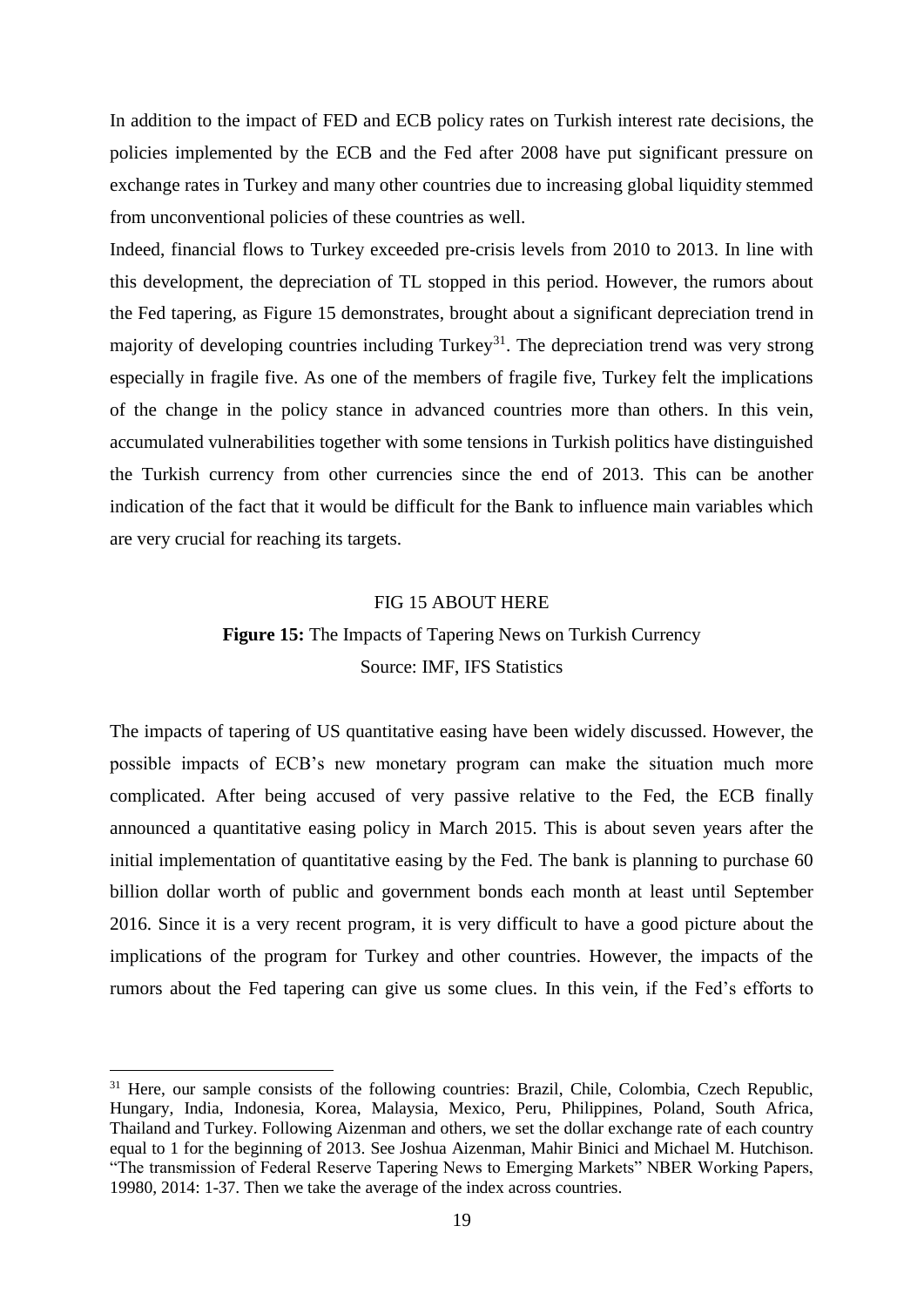return to normal monetary conditions are augmented by the ECB's tapering, the Turkish economy and similar economies may find themselves in a very difficult situation.

## **Conclusion**

<u>.</u>

Central banks around the world have significantly changed since the 1980s in relation to changes in domestic and international financial markets. There has been important policy shifts in the monetary policy of the CBRT as well. Its monetary policy became much more indirect through open market operations rather than direct credit and interest rate policies. As in the case of many developing countries, monetary targeting and exchange rate pegs were integral part of its policy agenda. However, the CBRT could not follow a proper monetary policy till 2002 due to mainly its role in financing government deficits. After the financial crisis of 2001, considerable banking and fiscal reforms were implemented. In this process, the CBRT became independent and began following IT under the guidance of the IMF. The program was successful especially in curbing high inflation though important fragilities such as large current account deficits emerged in the economy. The Bank became much more experimental with non-conventional policies in response to the global crisis. Although it prepared essentially an exit strategy, new policy framework with new instruments became permanent after the end of 2010.

Nowadays, the new monetary policy framework has put more emphasis on financial stability concerns. The CBRT has developed many creative ways to target more than one variable. However, key variables that the Bank wants to influence within the new framework are very sensitive to developments especially in financial flows. Financial flows are much affected by external factors such as VIX rather than domestic policies. Furthermore, global conditions can be sensitive to policies in advanced countries. In this situation, the CBRT has to respond to interest rate policies in advanced countries. Indeed, our simple VAR analysis demonstrates that the CBRT rate is highly influenced by the Fed and ECB rates. In other words, the Bank is constrained by policies in advanced countries even under a flexible exchange rate regime. This restricts the ability of the Bank to have an effective monetary policy<sup>32</sup>.

 $32$  Given the recent political pressure on the Bank to decrease its policy interest rates, the Bank's maneuver capacity might have weakened further. Under emerging vulnerabilities and political pressure, a relatively big financial reversal may wipe out all the achievements of the Bank since 2002.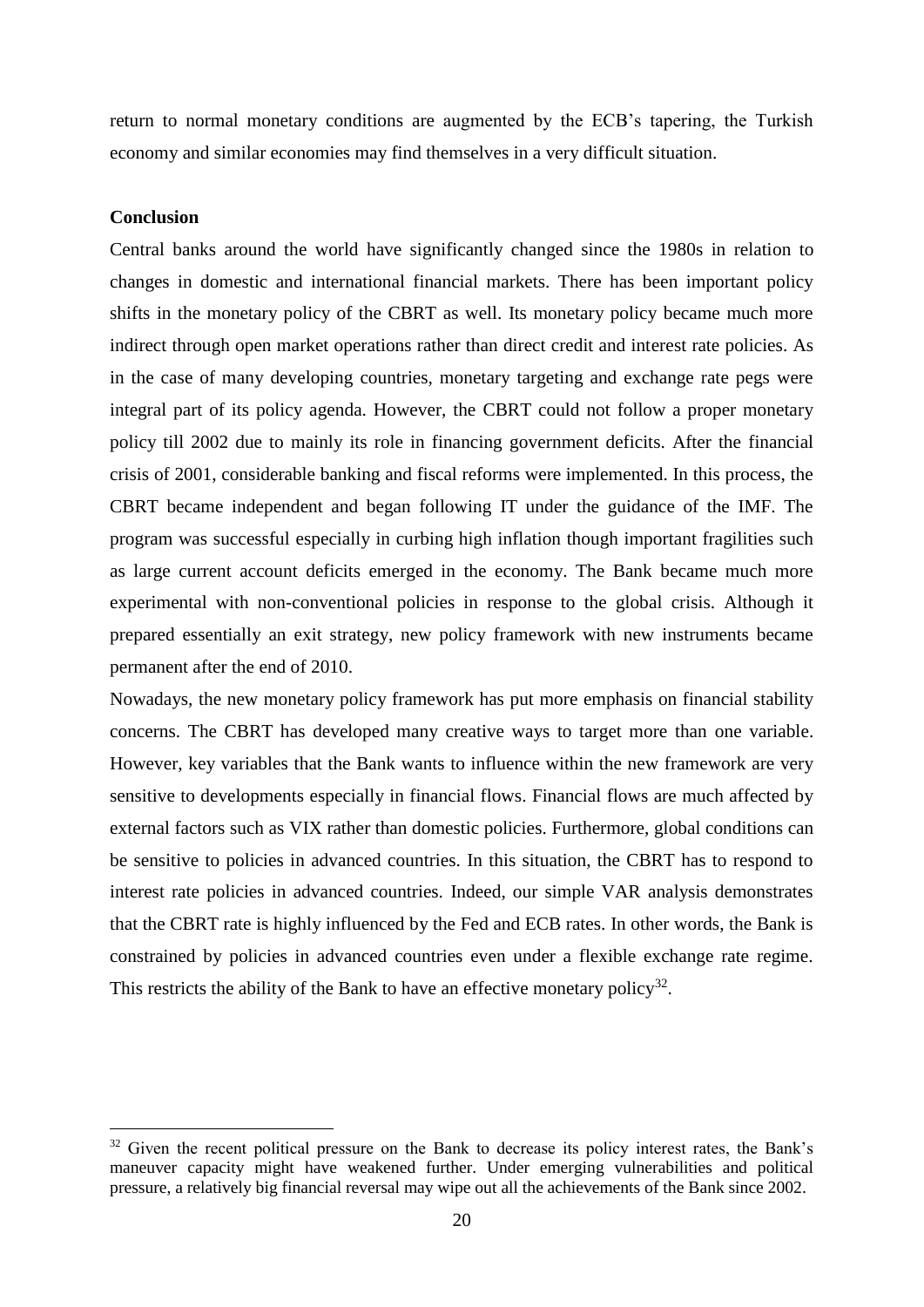#### **References**:

- Aizenman, Joshua, Mahir Binici and Michael M. Hutchison. "The transmission of Federal Reserve Tapering News to Emerging Markets" NBER Working Papers, 19980, 2014: 1-37.
- Akyüz, Yılmaz and Korkut Boratav. "The making of the Turkish financial crisis." *World Development*, 31, no. 9 (2003): 1549-1566.
- Alper, Koray, Hakan Kara and Mehmet Yörükoğlu. "Alternative tools to manage capital flow volatility". *BIS Papers* no. 73. (2013): 335-352.
- Anwar, Sarah and Iyanatul Islam. "Should Developing Countries Target Low, Single Digit Inflation to Promote Growth and Employment?" International Labor Office Employment Working Paper no. 87, 2011: 1-37.
- Aysan, Ahmet. F., Salih Fendoğlu and Mustafa Kılınç. "Macroprudential Policies as Buffer Against Volatile Cross-border Capital Flows" Central Bank of the Republic of Turkey Working Paper, no. 14/04, 2014: 1-24.
- Başçı, Erdem and Hakan Kara. "Financial Stability and Monetary Policy" Central Bank of the Republic of Turkey Working Paper, no. 11/08, 2011: 1-16.
- Bedirhanoğlu, Pınar. Hasan Cömert, İpek Eren, Işıl Erol, Demir Demiröz, Nilgün Erdem, Ali R. Güngen, Thomas Marois, Aylin Topal, Oktar Türel, Galip Yalman, Erinç Yeldan, Ebru Voyvoda. "Comparative Perspective on Financial System in the EU: Country Report on Turkey" FESSUD Studies in Financial Systems, no. 11. 2013: 1-426.
- Benlialper, Ahmet, Hasan Cömert and Güney Düzçay. "2002 Yılı Sonrası Türkiye Ekonomisinin Performansı: Karşılaştırmalı Bir Analiz." Economic Research Center Working Papers, no. 15/04, 2015: 1-44.
- Benlialper, Ahmet and Hasan Cömert. "Implicit Asymmetric Exchange Rate Peg under Inflation Targeting Regimes: The Case of Turkey" Political Economy Research Institute Working Paper Series, no. 333, 2013: 1-28.
- Bernanke, Ben S. and Mark Gertler. "Should central banks respond to movements in asset prices" *American Economic Review*, 91, no. 2 (2001): 253-257.
- Biney, Şükrü., and Kürşat Kunter. "Türkiye'de Mali Liberalleşmede Merkez Bankası'nın Rolü 1980-1997." *İktisat, İşletme ve Finans Dergisi*, 14, no. 154 (1999): 24-48.
- Central Bank of the Republic of Turkey, "Monetary Policy Exit Strategy" [http://www.tcmb.gov.tr/wps/wcm/connect/aeff410d-2be1-4926-aa0e-](http://www.tcmb.gov.tr/wps/wcm/connect/aeff410d-2be1-4926-aa0e-8c30386346b0/ExitStrategy.pdf?MOD=AJPERES)[8c30386346b0/ExitStrategy.pdf?MOD=AJPERES](http://www.tcmb.gov.tr/wps/wcm/connect/aeff410d-2be1-4926-aa0e-8c30386346b0/ExitStrategy.pdf?MOD=AJPERES) , 2010.
- Cömert, Hasan and Selman Çolak. "Can Financial Stability be Maintained in Developing Countries after the Global Crisis: The Role of External Financial Shocks?" Economic Research Center Working Papers, no. 14/11, 2014: 1-33.
- Cömert, Hasan, Gökçe A. Olçum and Erinç Yeldan. "Interest Rate Smoothing and Macroeconomic Instability under Post—Capital Account Liberalization Turkey."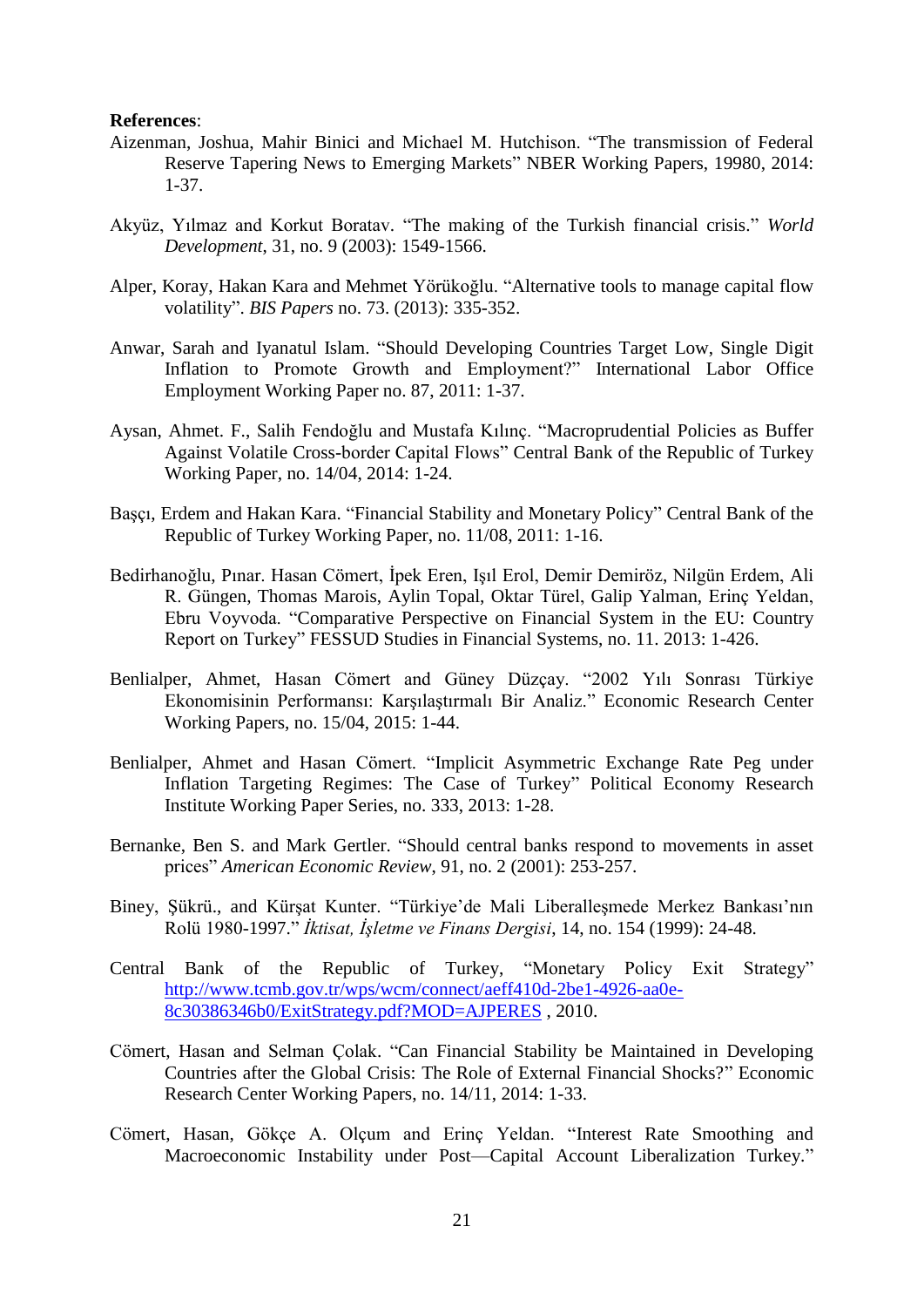*Canadian Journal of Development Studies/Revue canadienne d'études du développement*, 31 no. 3-4 (2010) : 373-396.

- Değerli, Ahmet and Salih Fendoğlu. "Reserve Option Mechanism as a Stabilizing Policy Tool: Evidence from Exchange Rate Expectations." Central Bank of the Republic of Turkey Working Paper, no. 13/28, 2013: 1-22.
- Goodfriend, Marvin. "How the world achieved consensus on monetary policy" *Journal of Economic Perspectives*, 21 no: 4 (2007): 47-68.
- Kandiller, Rıza. "1990'lı Yıllarda İzlenen Para Politikaları ve Değerlendirilmesi''. *Hazine Dergisi*, no. 7 (1997): 41-47.
- Kara, Hakan and Fethi Öğünç. "Exchange rate pass-through in Turkey: It is slow, but is it really low?" Research Department Working Paper no. 05/10, Central Bank of the Republic of Turkey, 2005: 1-17.
- Kara, Hakan. "Monetary policy after the global crisis." *Atlantic Economic Journal*, 41, no.1 (2013): 51-74.
- Kara, Hakan and Çağrı Sarıkaya. "Current Account Deficit in Turkey: Cyclical or Structural?" Koç University-TUSIAD Economic Research Forum Working Papers no. 14/20 Koc University-TUSIAD Economic Research Forum, 2014: 1-17.
- Kesriyeli, Mehtap. "1980'li yıllardan günümüze para politikası gelişmeleri." Research and Monetary Policy Department Working Paper no. 97/04, Central Bank of the Republic of Turkey, 1997: 1-33.
- Rey, Helene. "Dilemma not trilemma: the global cycle and monetary policy independence" *Proceedings - Economic Policy Symposium - Jackson Hole*, Federal Reserve Bank of Kansas City, 2013: 285-333.
- Woodford, Michael. "Optimal interest-rate smoothing" *The Review of Economic Studies*, 70 no. 4 (2003): 861-886.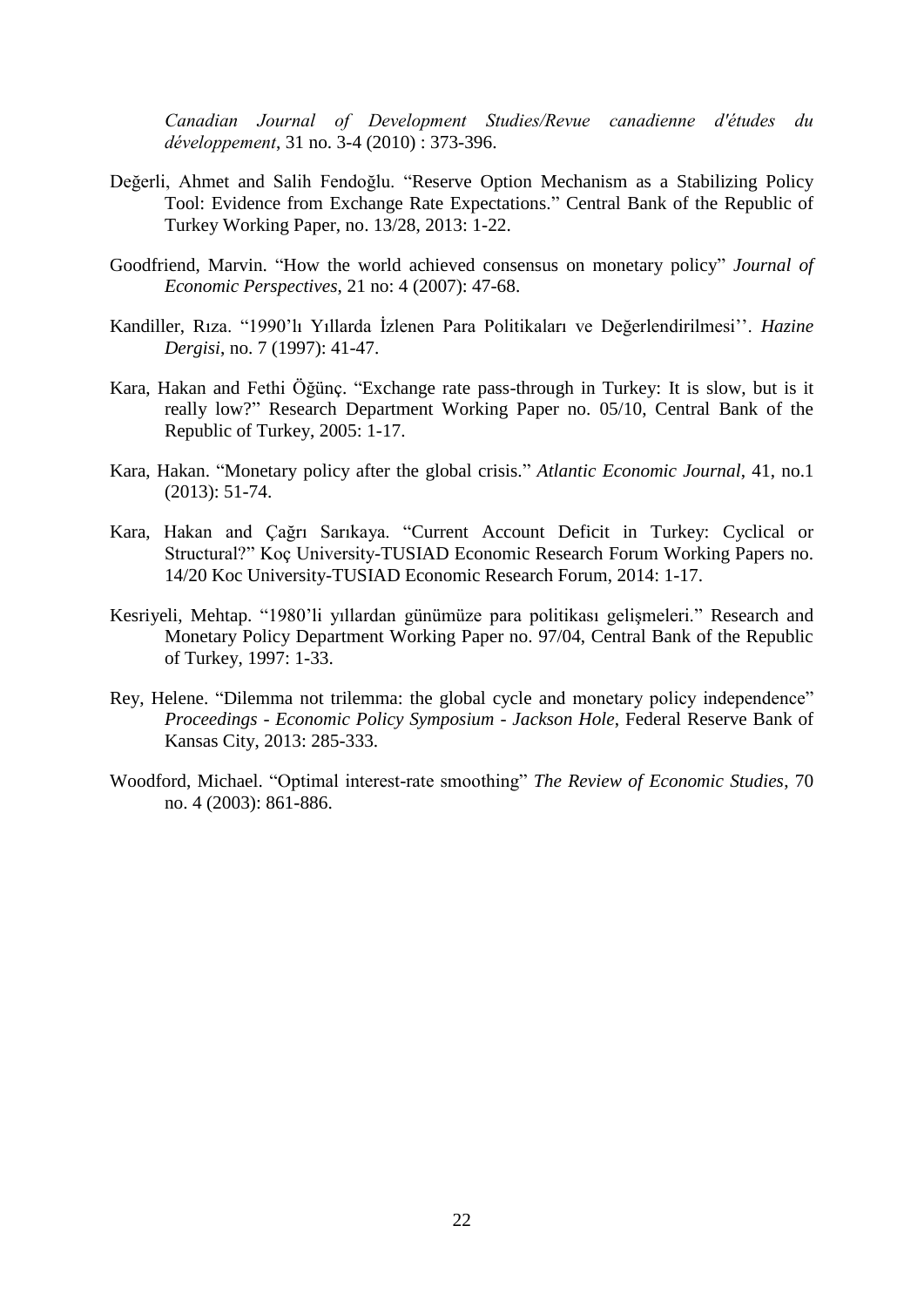#### **Appendix**

#### **Data and Methodology**

We use monthly data to estimate our models. The data covers the period between February 2002 and December 2014 hence we have 155 observations for each of the six variables in our models. The data for ECB policy rate is taken as the arithmetic mean of deposit facility rate and marginal lending facility rate for each associated month. FED policy rate is taken as the Federal Funds target rate announced after each FOMC meeting. The mean of overnight borrowing and lending interest rate declared by the CBRT is taken as the policy interest rate in Turkey. As a proxy of output gap, we calculated the percentage difference between the seasonally adjusted (through X-12 method) monthly industrial production index released by the Turkish Statistical Institute and the trend of industrial production calculated through Hodrick-Prescott filter<sup>33</sup>. Data for NEER is obtained from BIS using 2010 as the base year. Finally, inflation gap is taken as the difference between annual inflation at time (month) t and the appropriate value of the target inflation at time  $t^{34}$ .

#### **Calculation of Inflation Targets**

The method to calculate inflation target of the CBRT at a given month is as follows: Consider we are at the beginning of year  $t$ . First, the difference between the inflation target for the year  $t(\pi_t^*)$  and the actual end year inflation of the year  $t-1(\pi_{t-1})$  is divided by 12. Then, monthly inflation targets are defined as:

$$
\pi_{t,i}^* = \pi_{t,i-1}^* - (\pi_{t-1} - \pi_t^*)/12
$$

with

$$
\pi_{t,1}^* = \pi_{t-1} - (\pi_{t-1} - \pi_t^*)/12
$$

<sup>&</sup>lt;sup>33</sup>  $y_t^g = (y_t - y_t^t)/y_t^t$  where  $y_t$  is the seasonally adjusted monthly industrial production and  $y_t^t$  is the trend value of  $y_t$  at time t.

<sup>&</sup>lt;sup>34</sup> Construction of the targeted inflation at a given time is given in the appendix.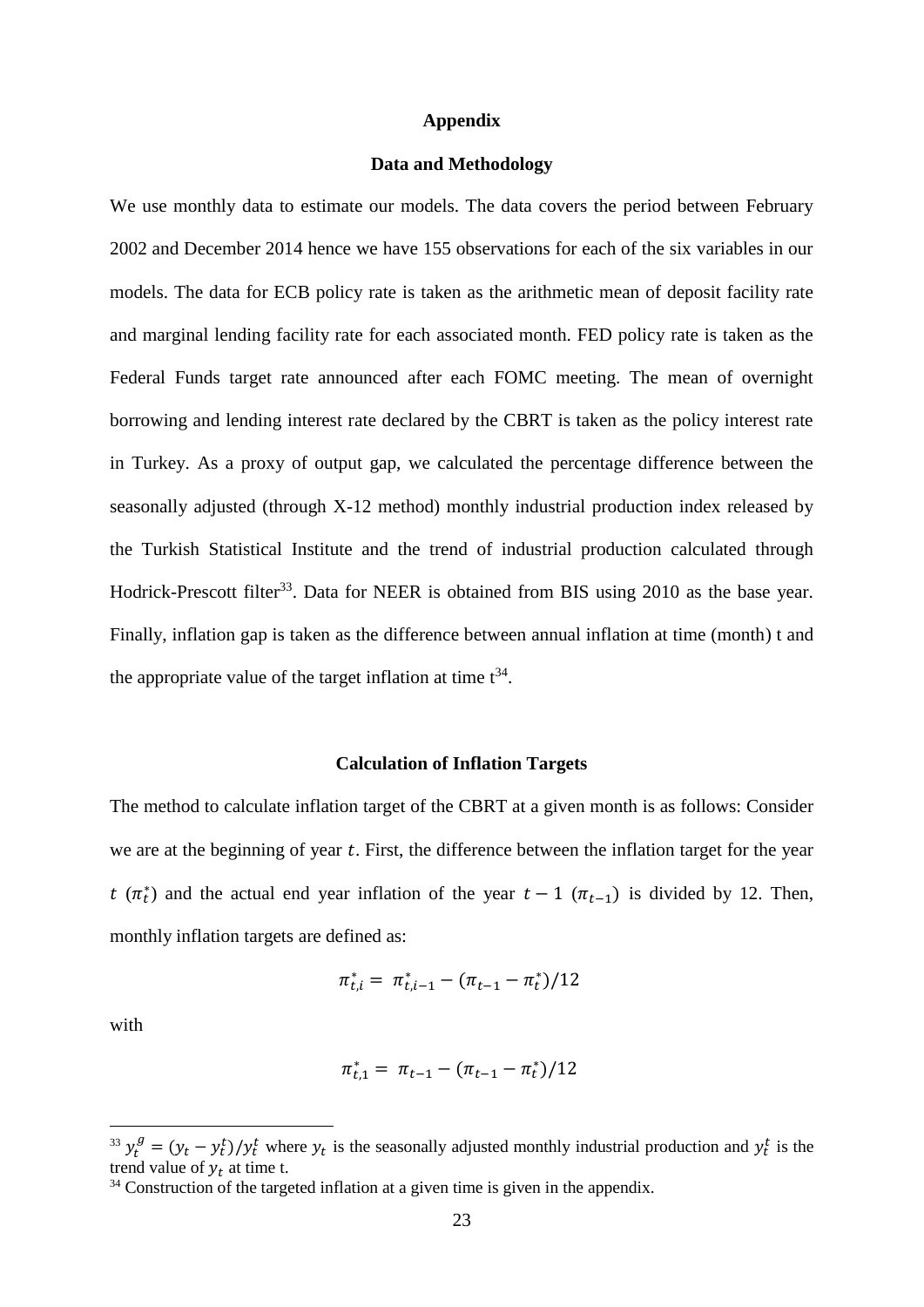where  $i = 2,3,... 12$  represents the months at year t and  $\pi_{t,i}^*$  represents the inflation target of the central bank at month  $i$  of the year  $t$ .

# TABLE A.1 ABOUT HERE

**Table A1**: Variance Decomposition of Turkish policy rate.

# TABLE A.2 ABOUT HERE

**Table A2:** Variance Decomposition of Turkish policy rate

# TABLE A.3 ABOUT HERE

**Table A3:** Pairwise Granger Causality Tests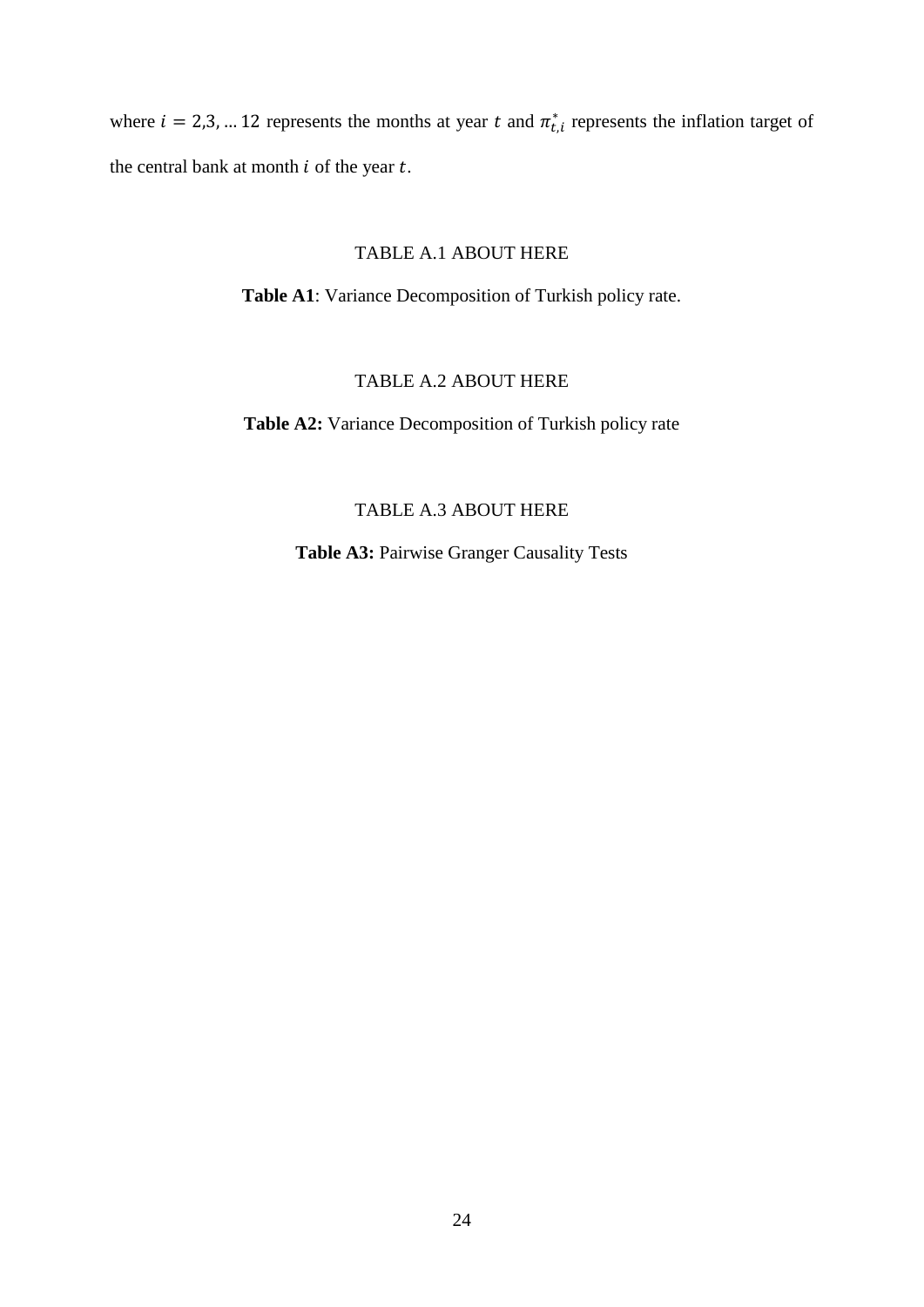# **FIGURES AND TABLES**

| <b>Types of</b><br><b>Monetary</b><br><b>Measures</b> | <b>Characteristics</b>                                                                                                                                                                                                                                                                                                                                                                                                                                           | <b>Targets</b>                                                                                                  |
|-------------------------------------------------------|------------------------------------------------------------------------------------------------------------------------------------------------------------------------------------------------------------------------------------------------------------------------------------------------------------------------------------------------------------------------------------------------------------------------------------------------------------------|-----------------------------------------------------------------------------------------------------------------|
| <b>Interest rate</b><br>adjustments                   | $\checkmark$<br>Policy rates were increased since<br>first half of 2007 till July 2008 to<br>stabilize rising inflation<br>$\checkmark$ The rates sharply declined 11<br>times after November 2008 from<br>16.75 percent to 7.25 percent till<br>September 2009                                                                                                                                                                                                  | To meet the inflation target,<br>spur domestic demand and<br>meet the liquidity needs of<br>the private sector. |
| <b>FX</b><br>interventions                            | FX purchase auctions nearly<br>$\checkmark$<br>stopped in the second half of 2008<br>FX selling auctions took place 20<br>$\checkmark$<br>times from late 2008 till mid-2009<br>$\checkmark$ The maturity of FX lending to<br>banks was extended from one<br>week to three months<br>$\checkmark$ The interest rate on FX lending<br>was significantly reduced<br>The FX required reserve ratio was<br>$\checkmark$<br>declined from 11 percent to 9<br>percent. | To meet the FX demand of<br>private sector and lessen the<br>volatility in the exchange rate                    |
| <b>Other</b><br>liquidity<br>policies                 | $\checkmark$ Liquidity started to be provided<br>via 1-week repo auctions.<br>Interest payments on TL required<br>$\checkmark$<br>reserves were increased<br>Export rediscount credits were<br>$\checkmark$<br>issued to more exporting firms<br>The upper limit of export<br>✓<br>rediscount credits was increased<br>from \$500 million to \$2.5 billion.<br>TL required reserve ratio dropped                                                                 | To ease the conditions of<br>banks and firms in reaching<br>the liquidity.                                      |

**Source**: Cömert and Çolak (2014)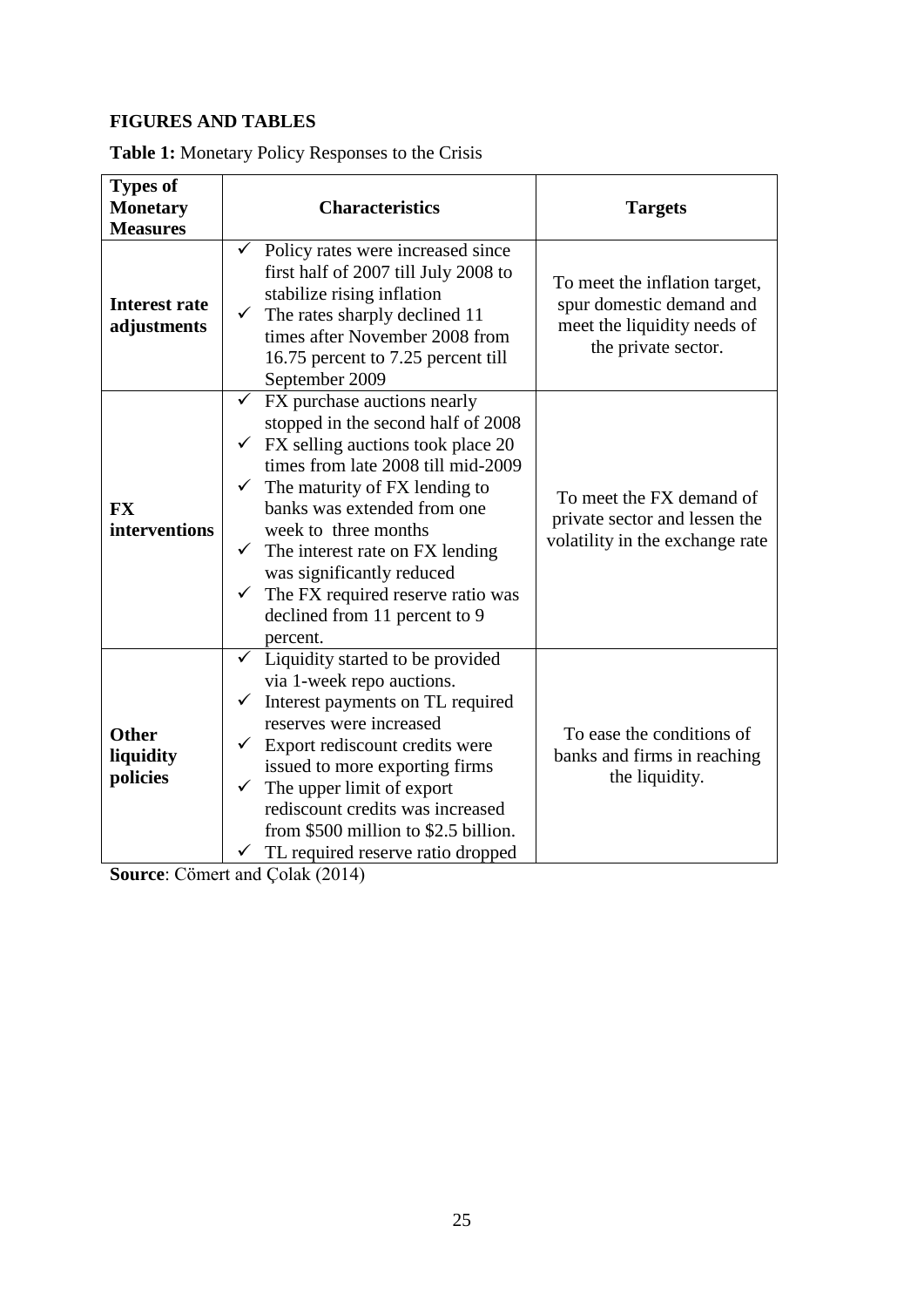



Source: CBRT, ECB and Fed Databases





**Source**: CBRT Statistics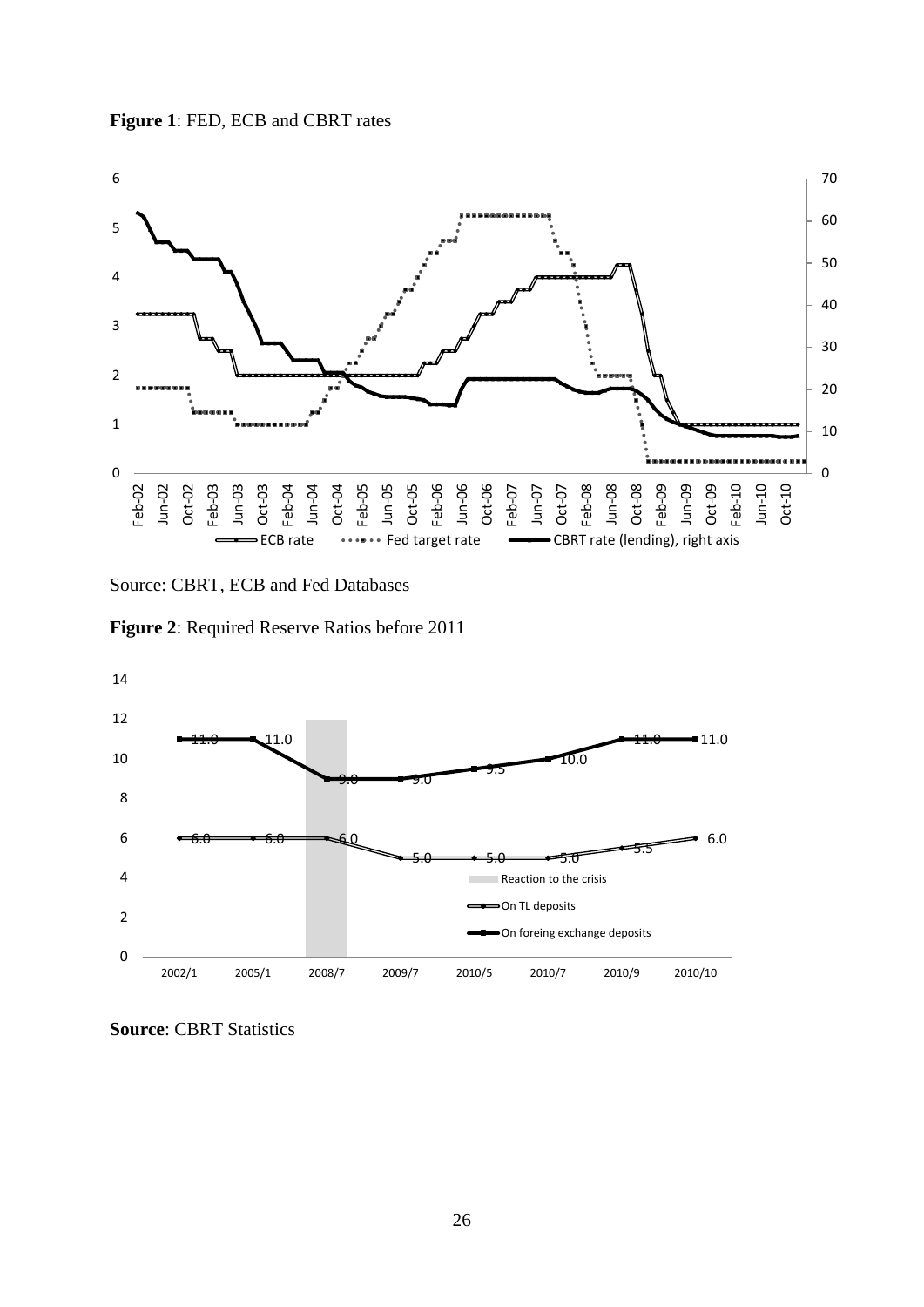



**Source:** CBRT Statistics

**Figure 4:** Required Reserves After 2010



**Source:** CBRT Statistics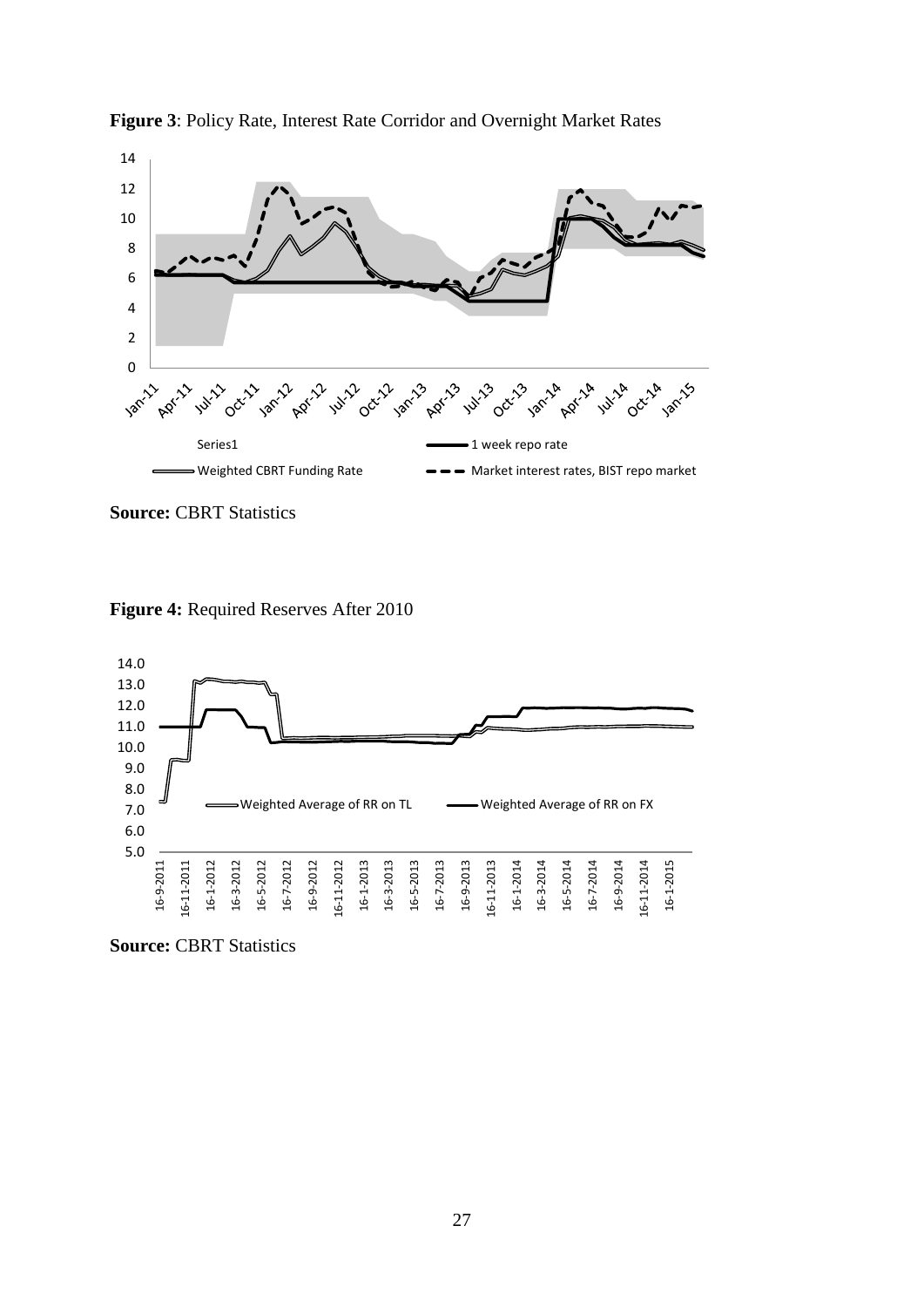**Figure 5:** Actual and Targeted Inflation Rates



**Source:** CBRT Statistics





**Source**: World Bank Development Indicators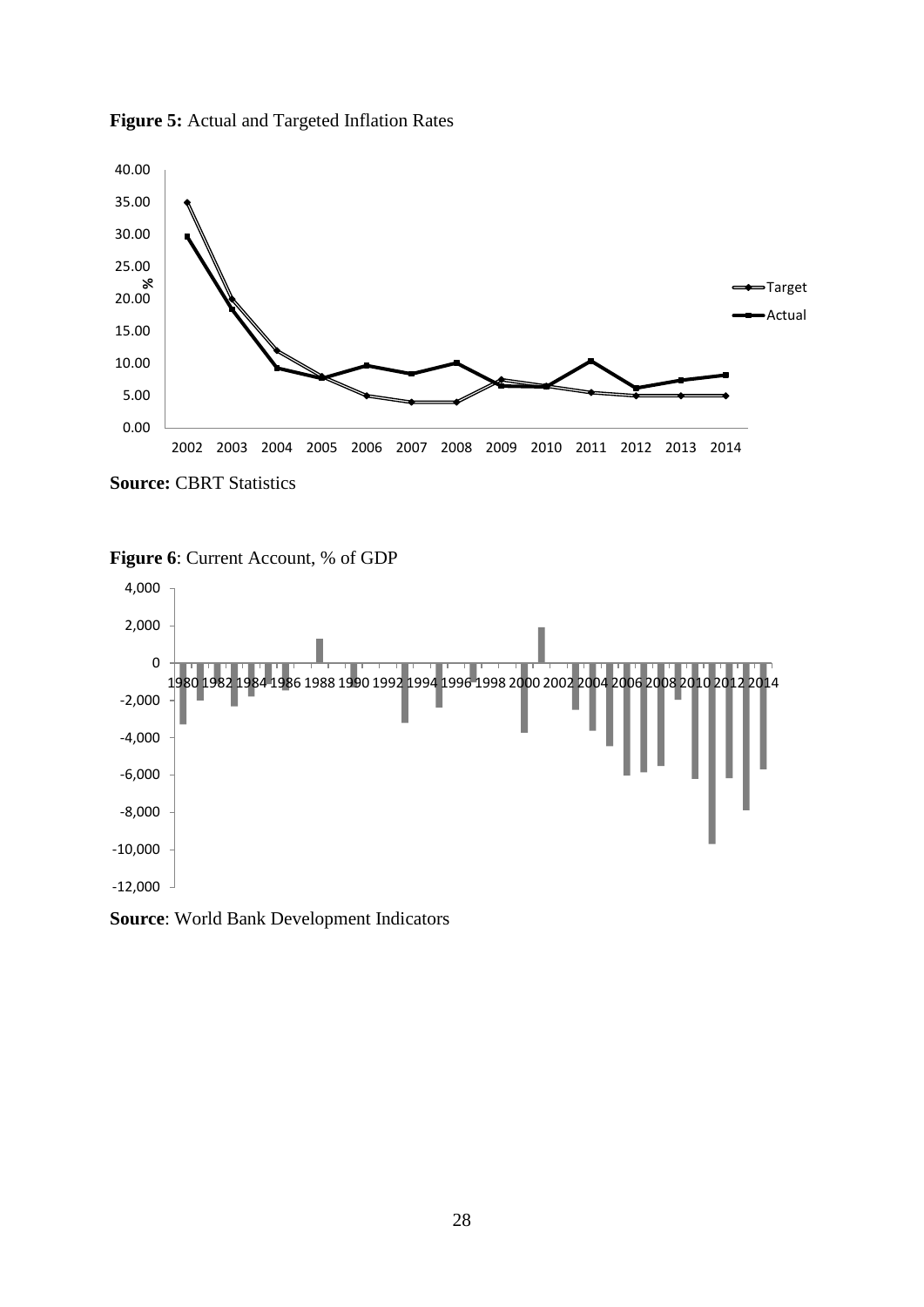

**Figure 7:** Official Reserves (% of External Debt 2002-2013)

**Source:** Benlialper, Comert and Duzçay, 2015





**Source:** CBRT Data and World Bank World Development Indicators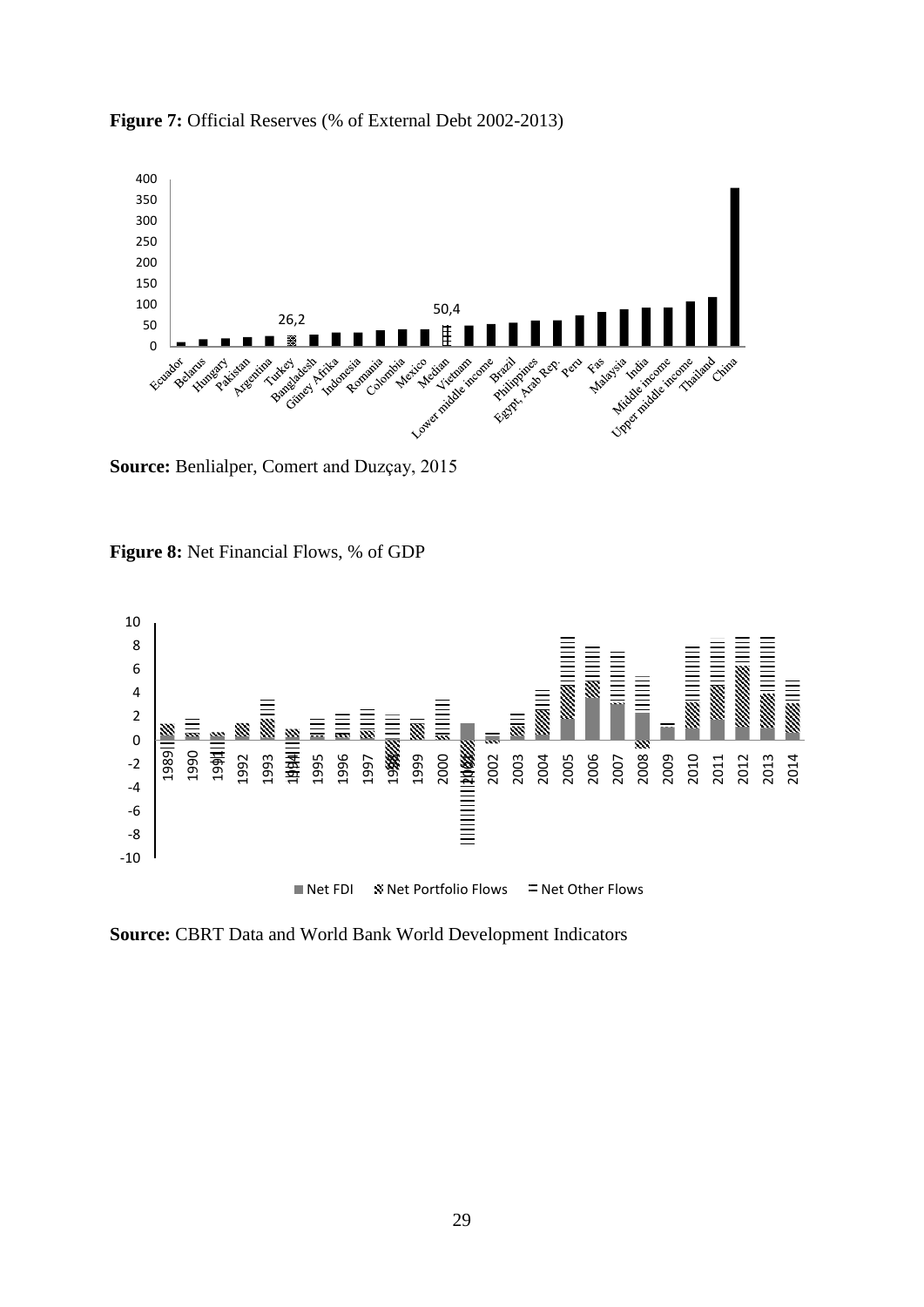

**Figure 9:** Credit Growth and Financial Flows

**Source:** World Bank: World Development Indicators, IMF: IFS.

![](_page_29_Figure_3.jpeg)

![](_page_29_Figure_4.jpeg)

**Source:** CBRT Statistics

 In the calculation of change in exchange rate the average annual value of dollar against Turkish Lira was used.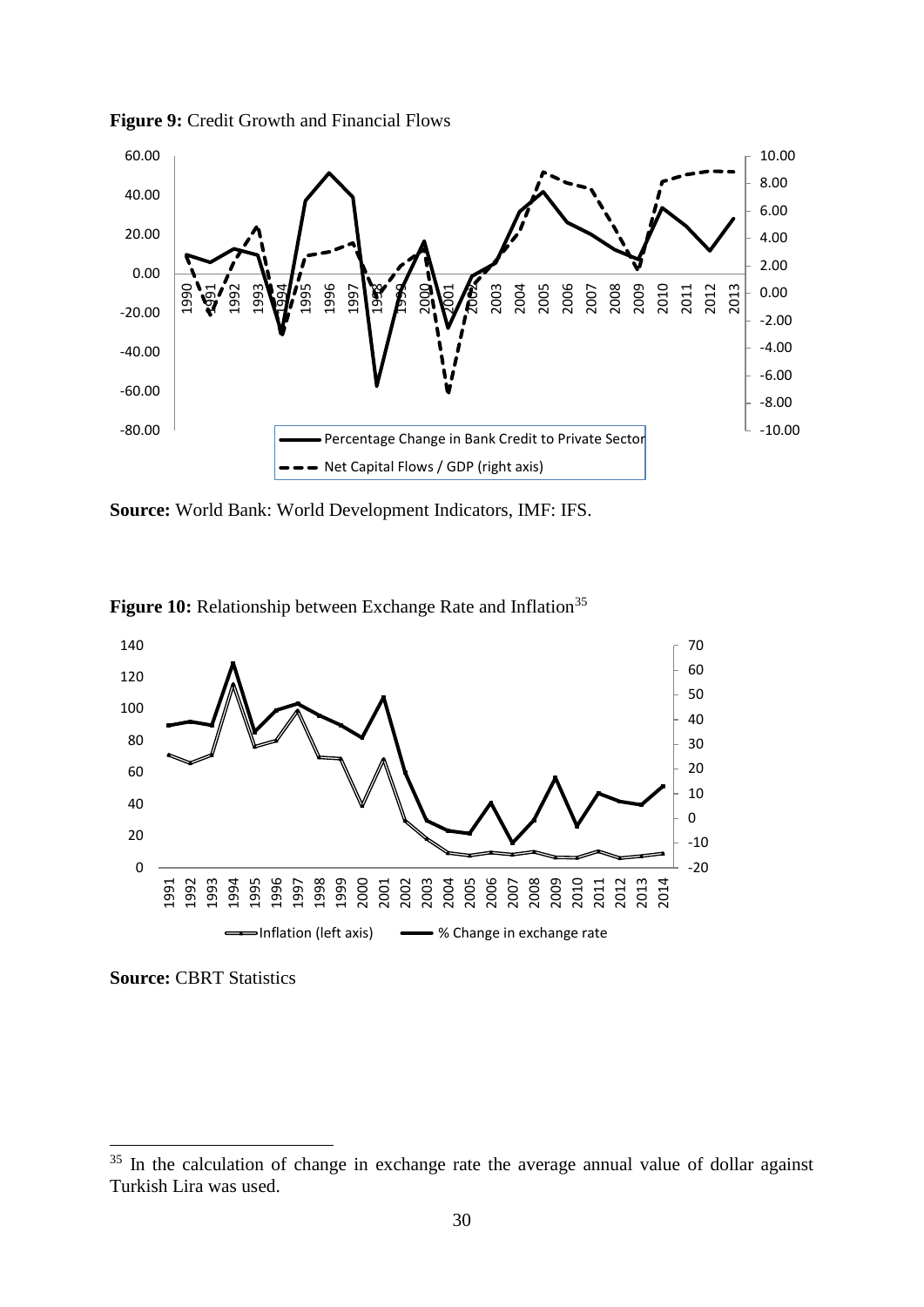![](_page_30_Figure_0.jpeg)

![](_page_30_Figure_1.jpeg)

**Source:** CBRT Statistics, World Bank, World Development Indicators,

![](_page_30_Figure_3.jpeg)

![](_page_30_Figure_4.jpeg)

**Source:** CBRT Statistics, World Bank, World Development Indicators, and St Louis Fed's Database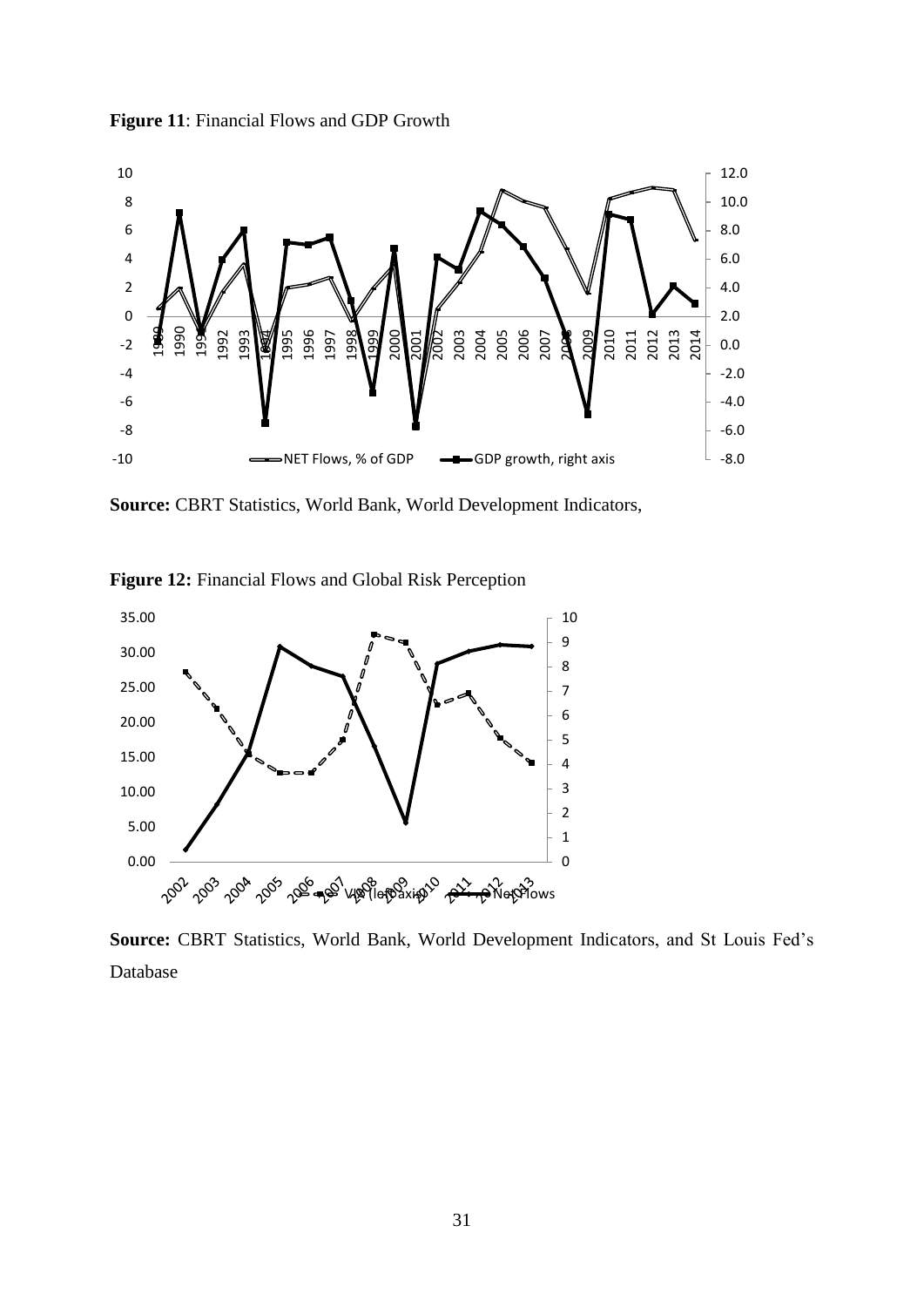![](_page_31_Figure_0.jpeg)

**Figure 13:** Variance Decomposition of Turkish policy rate in the VAR including ECB rate

**Figure 14:** Variance Decomposition of Turkish policy rate in the VAR including FED rate

![](_page_31_Figure_3.jpeg)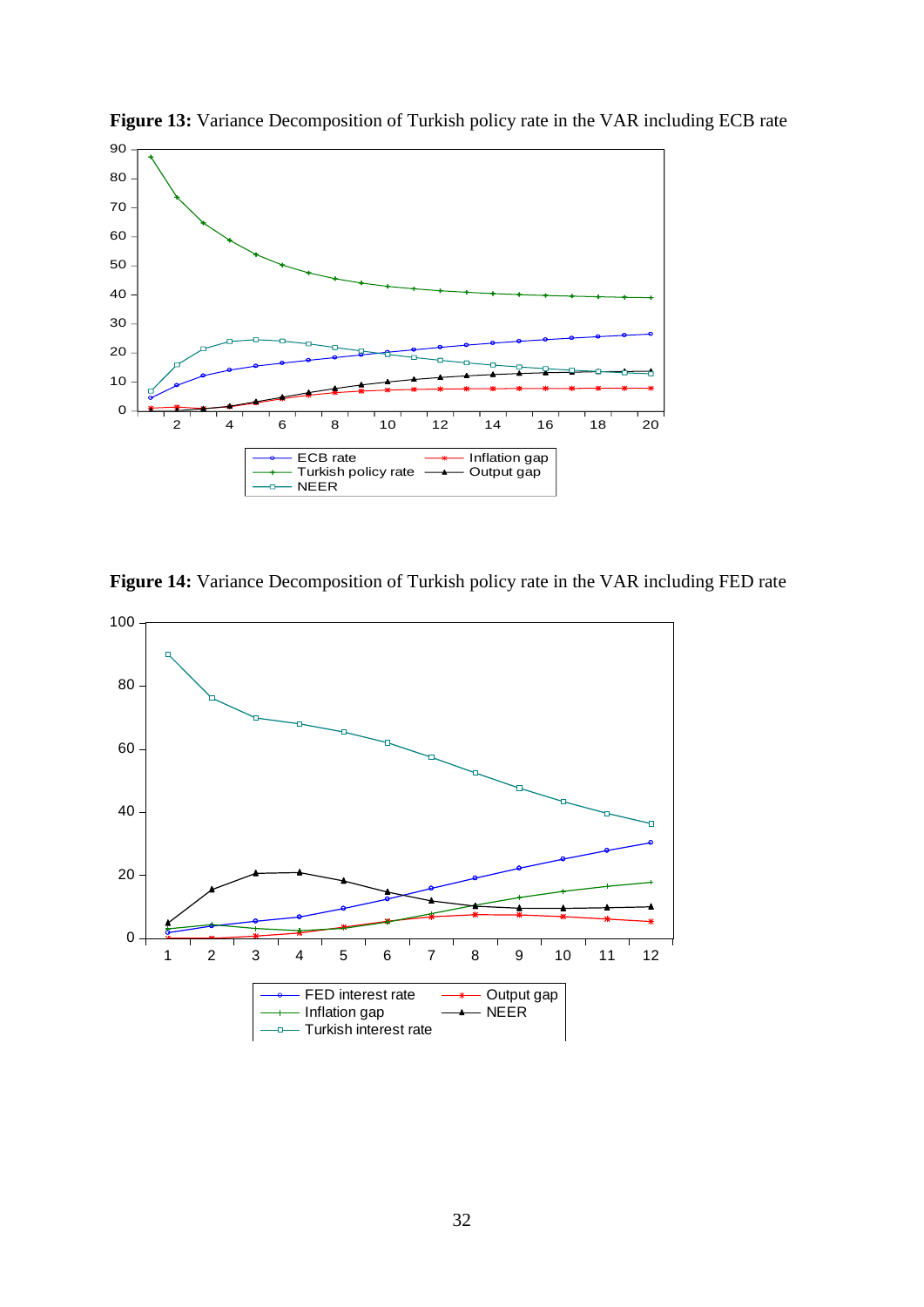![](_page_32_Figure_0.jpeg)

**Figure 15:** The Impacts of Tapering News on Turkish Currency

Source: IMF, IFS Statistics

| Table A1: Variance Decomposition of Turkish policy rate |  |  |
|---------------------------------------------------------|--|--|
|---------------------------------------------------------|--|--|

| Period         | S.E.     | $ECB_t$  | $\pi^g_{\scriptscriptstyle{t}}$ | $CBRT_t$ | $y_t^g$  | $e_t$    |
|----------------|----------|----------|---------------------------------|----------|----------|----------|
| 1              | 0.130414 | 4.468307 | 1.031045                        | 87.52984 | 0.089446 | 6.881356 |
| $\overline{2}$ | 0.215821 | 8.884763 | 1.398539                        | 73.63885 | 0.144667 | 15.93318 |
| 3              | 0.286900 | 12.18594 | 0.861482                        | 64.76238 | 0.752975 | 21.43722 |
| 4              | 0.352024 | 14.10879 | 1.473818                        | 58.80537 | 1.643688 | 23.96834 |
| 5              | 0.410953 | 15.47382 | 2.810121                        | 53.90468 | 3.223503 | 24.58788 |
| 6              | 0.465513 | 16.52223 | 4.282977                        | 50.30024 | 4.767485 | 24.12707 |
| 7              | 0.515660 | 17.48584 | 5.468988                        | 47.56468 | 6.355713 | 23.12477 |
| 8              | 0.562027 | 18.42259 | 6.322539                        | 45.57507 | 7.755315 | 21.92449 |
| 9              | 0.604809 | 19.35196 | 6.877147                        | 44.08361 | 8.995255 | 20.69203 |
| 10             | 0.644387 | 20.25845 | 7.226016                        | 42.96615 | 10.02942 | 19.51996 |
| 11             | 0.681028 | 21.12626 | 7.438378                        | 42.10405 | 10.88756 | 18.44375 |
| 12             | 0.715033 | 21.94132 | 7.569996                        | 41.43153 | 11.58016 | 17.47700 |
| 13             | 0.746661 | 22.69683 | 7.653854                        | 40.89589 | 12.13592 | 16.61751 |
| 14             | 0.776160 | 23.39109 | 7.710948                        | 40.46478 | 12.57517 | 15.85802 |
| 15             | 0.803746 | 24.02659 | 7.752198                        | 40.11310 | 12.91985 | 15.18826 |
| 16             | 0.829615 | 24.60795 | 7.783658                        | 39.82362 | 13.18677 | 14.59799 |
| 17             | 0.853936 | 25.14086 | 7.808140                        | 39.58268 | 13.39090 | 14.07742 |
| 18             | 0.876862 | 25.63100 | 7.827130                        | 39.38004 | 13.54400 | 13.61783 |
| 19             | 0.898520 | 26.08374 | 7.841376                        | 39.20741 | 13.65595 | 13.21153 |
| 20             | 0.919027 | 26.50381 | 7.851420                        | 39.05826 | 13.73466 | 12.85185 |

Ordering: ECB interest rate, output gap, inflation gap, NEER, Turkish policy interest rate